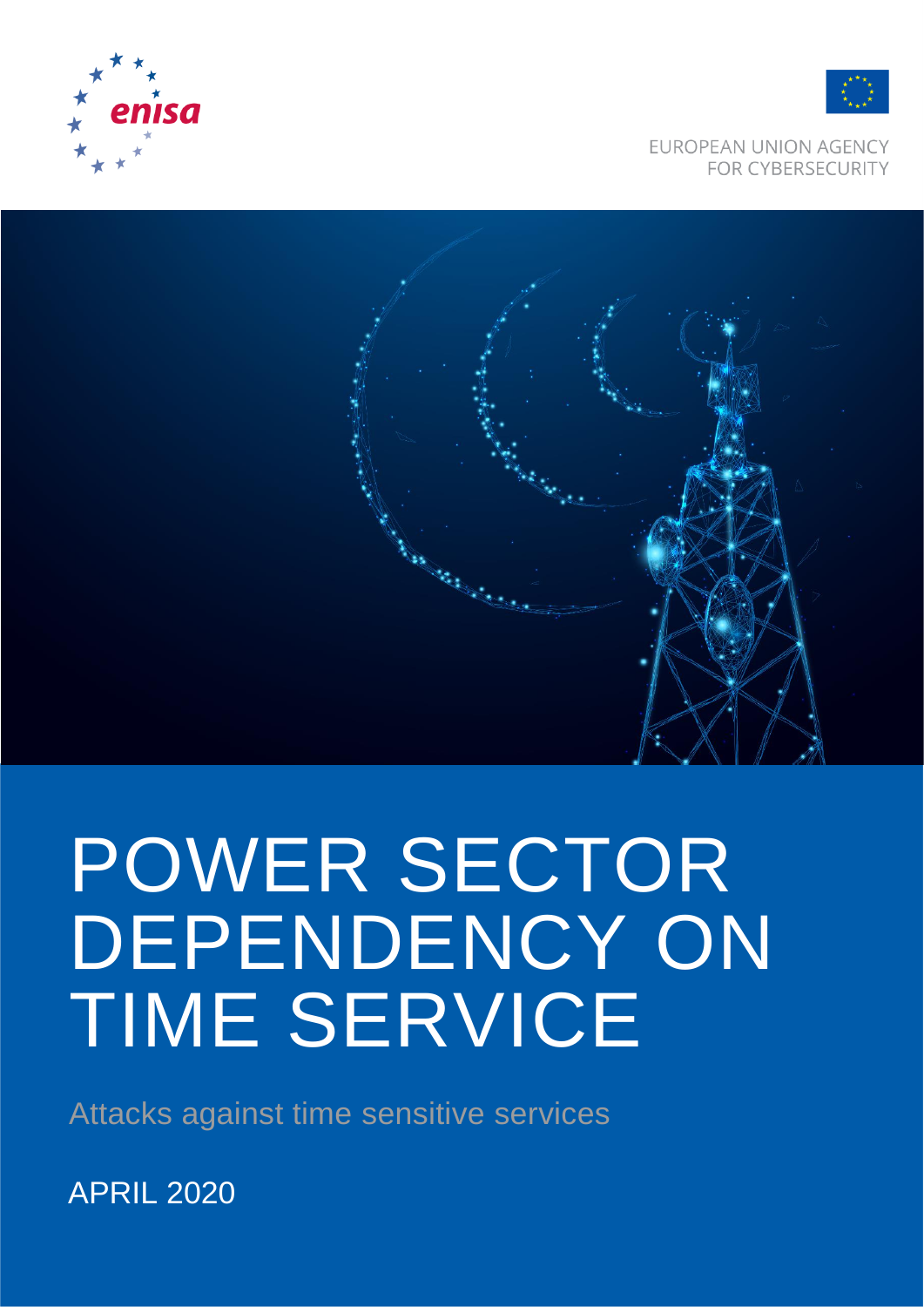

### ABOUT ENISA

The mission of the European Union Agency for Cybersecurity (ENISA) is to achieve a high common level of cybersecurity across the Union, by actively supporting Member States, Union institutions, bodies, offices and agencies in improving cybersecurity. We contribute to policy development and implementation, support capacity building and preparedness, facilitate operational cooperation at Union level, enhance the trustworthiness of ICT products, services and processes by rolling out cybersecurity certification schemes, enable knowledge sharing, research, innovation and awareness building, whilst developing cross-border communities. Our goal is to strengthen trust in the connected economy, boost resilience of the Union's infrastructure and services and keep our society cyber secure. More information about ENISA and its work can be found [www.enisa.europa.eu.](http://www.enisa.europa.eu/)

### **CONTACT**

For contacting the authors please use resilience@enisa.europa.eu For media enquiries about this paper, please use [press@enisa.europa.eu.](mailto:press@enisa.europa.eu)

#### **AUTHOR**

Dr. Georgios STERGIOPOULOS, Adjunct Lecturer - Researcher, ATHENS UNIV. OF ECONOMICS & BUSINESS

### **EDITOR**

Dr. Konstantinos MOULINOS, Information Security Expert, ENISA

#### **ACKNOWLEDGEMENTS**

Keith BUZZARD, IT Risk & Security Officer, ENTSO-E

Dr. Michail MANIATAKOS, Assistant Professor - Electrical and Computer Engineering, NEW YORK UNIVERSITY

Christophe POIRIER-GALMICHE, Cybersecurity expert, ENEDIS

Michael ROTZINGER, SWISSGRID

Michael KNUCHEL, SWISSGRID

Michał SWIEGONSKI, Senior Expert, Polskie Sieci Elektroenergetyczne S.A.

### **LEGAL NOTICE**

Notice must be taken that this publication represents the views and interpretations of ENISA, unless stated otherwise. This publication should not be construed to be a legal action of ENISA or the ENISA bodies unless adopted pursuant to the Regulation (EU) No 2019/881. This publication does not necessarily represent state-of the-art and ENISA may update it from time to time.

Third-party sources are quoted as appropriate. ENISA is not responsible for the content of the external sources including external websites referenced in this publication.

 $\exists$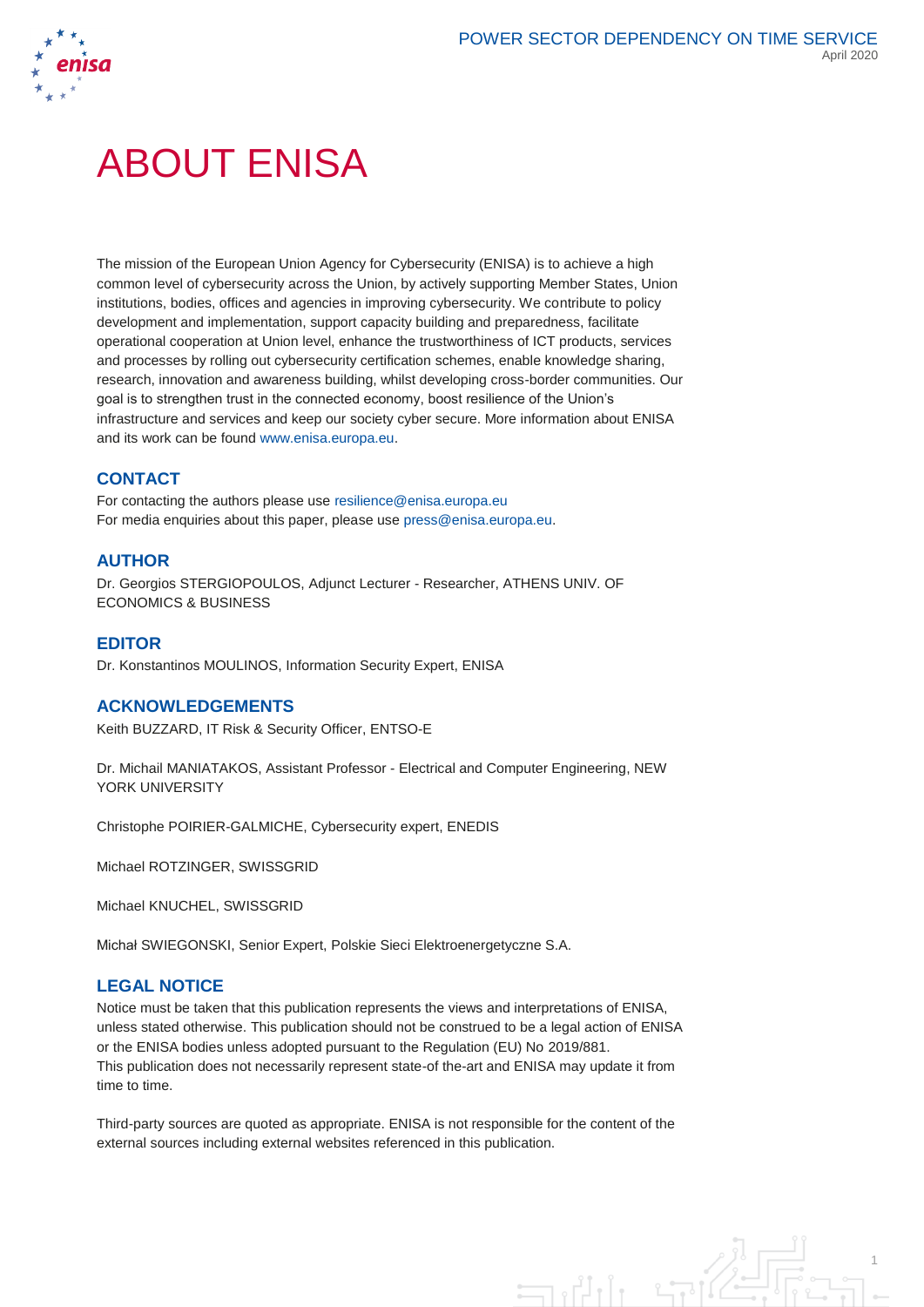

This publication is intended for information purposes only. It must be accessible free of charge. Neither ENISA nor any person acting on its behalf is responsible for the use that might be made of the information contained in this publication.

#### **COPYRIGHT NOTICE**

© European Union Agency for Cybersecurity (ENISA), 2019-2020 Reproduction is authorised provided the source is acknowledged.

Copyright for images on the cover and on internal pages© Shutterstock For any use or reproduction of photos or other material that is not under the ENISA copyright, permission must be sought directly from the copyright holders.

ISBN 978-92-9204-344-5, DOI 10.2824/496449

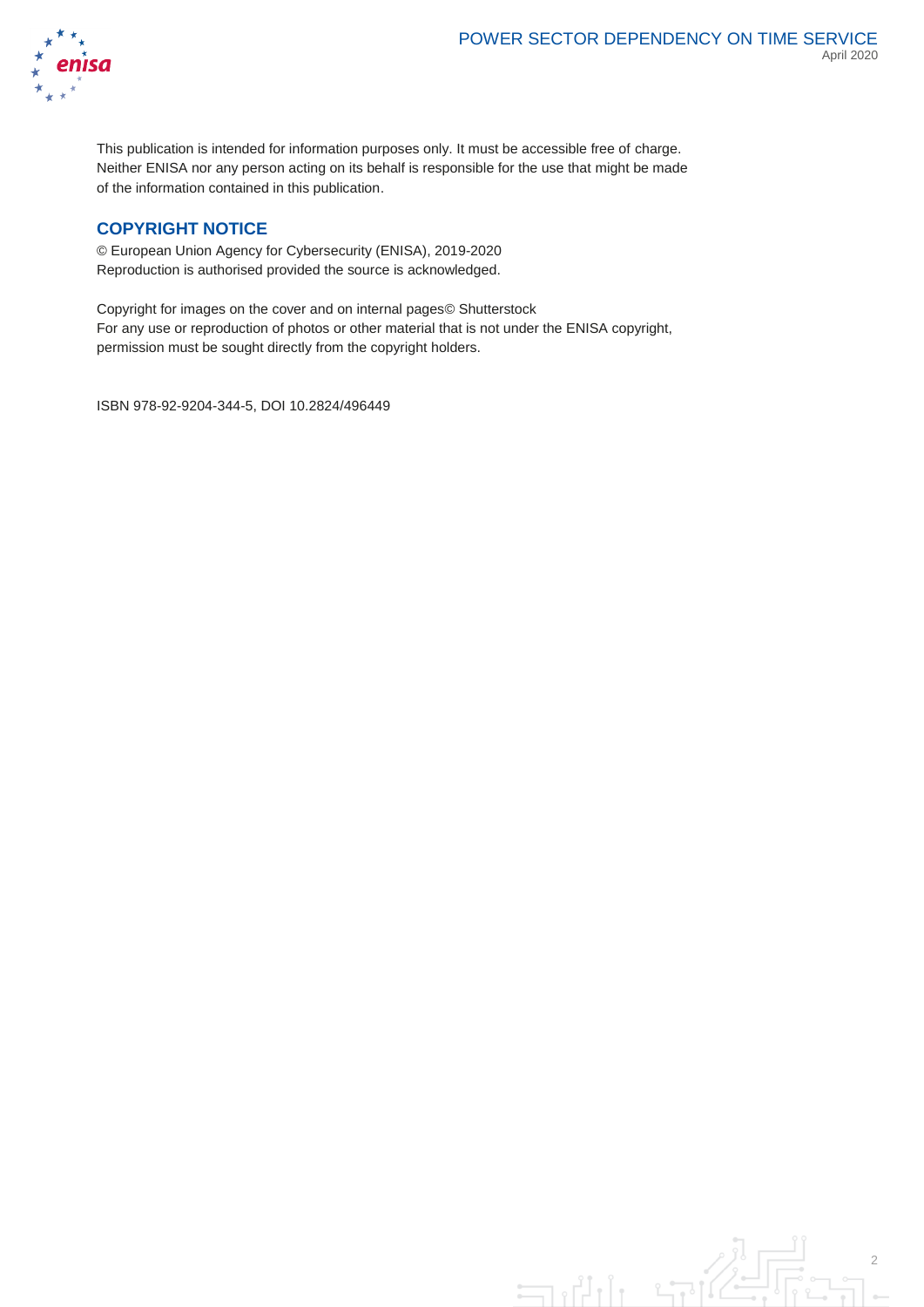

# TABLE OF CONTENTS

| <b>1. TIME MEASUREMENT TECHNOLOGIES</b>                            | 5                                |
|--------------------------------------------------------------------|----------------------------------|
| 2. POWER SECTOR DEPENDENCY: SCENARIO<br><b>DESCRIPTION</b>         | 6                                |
| <b>2.1. ARCHITECTURE</b>                                           | 6                                |
| <b>2.2. RISK OF POTENTIAL ATTACKS AGAINST TIME SYNCHRONISATION</b> | 7                                |
| 2.2.1. Assumptions<br>2.2.2. Threats and attack vectors            | $\overline{7}$<br>$\overline{7}$ |
| 2.2.3. Impact analysis                                             | 11                               |
| <b>2.3. SECURITY GOOD PRACTICES</b>                                | 12 <sup>2</sup>                  |
| <b>3. CHALLENGES AND RECOMMENDATIONS</b>                           | 17                               |
| <b>4. BIBLIOGRAPHY</b>                                             | 18                               |
|                                                                    |                                  |

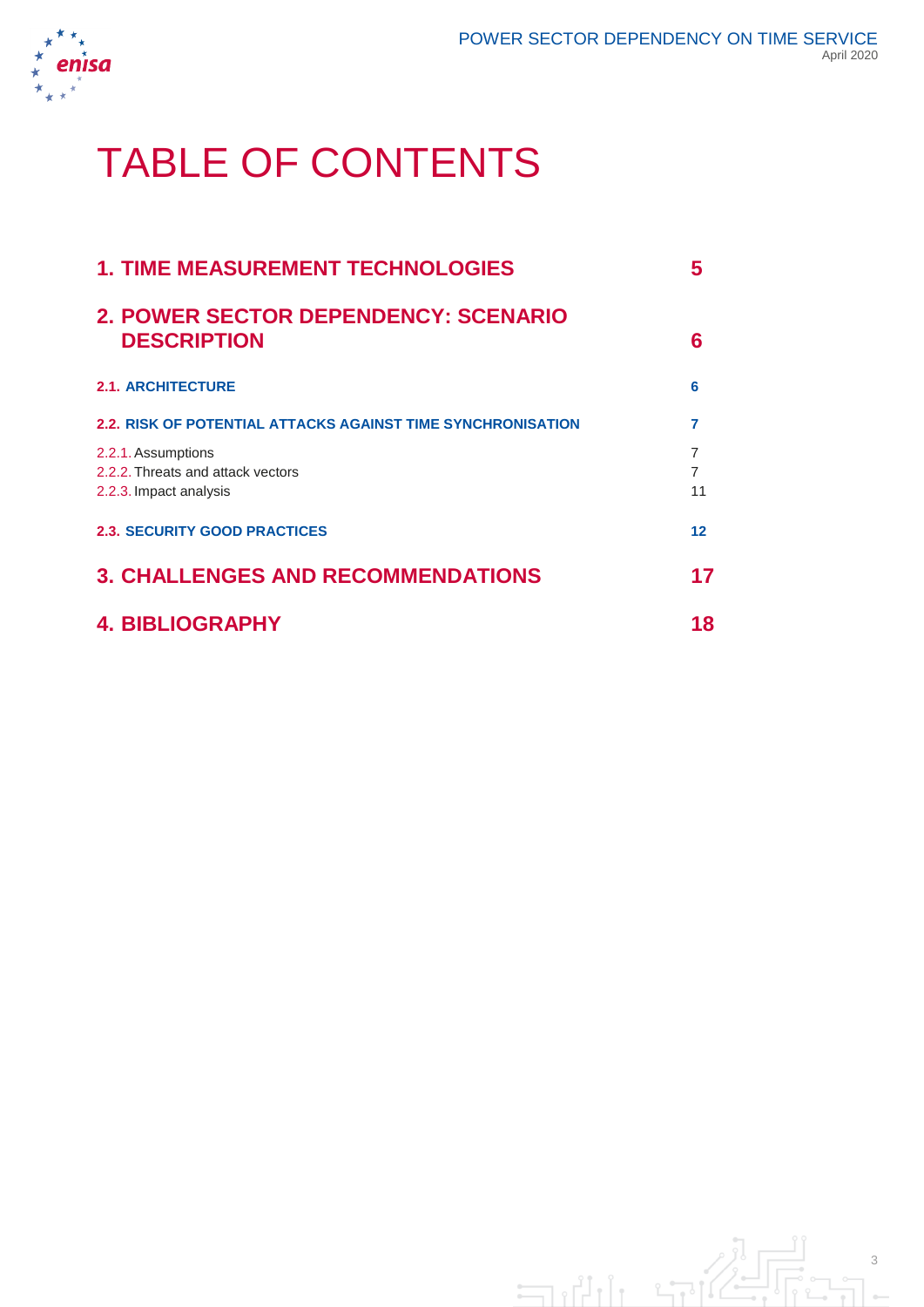

# EXECUTIVE SUMMARY

Power systems utilize precise timing measurements to monitor grid operation, power balancing and the state of underlying stations during transmission as well as distribution of energy. In modern smart grids, power data acquisition and synchronization need to share time sources to enable decentralized analysis and effective coordination of power production.

Cyber-attacks against time services might have a big impact on power grids and the current publication demonstrates such a scenario. The scenario mostly focuses on modern phasor measurement technologies, since automation trends dictate that these types of devices are considered more appropriate to support the power grid of the future. The presented scenario also takes into account some major legacy input vectors although this publication does not delve into extended details concerning legacy systems. The goal of this scenario is to highlight the importance of quality timing in power distribution, identify risks and present guidelines for consistent time synchronisation.

To do so, this publication is providing an introduction to the technologies used for getting measurements and it continues with the description of a typical architecture which supports the measurement service. Then it describes the threats as well as the attacks against the CIA (confidentiality, integrity, availability) of the service and it provides a set of mitigation measures. Finally, it concludes with some recommendations to technology vendors and energy operators.

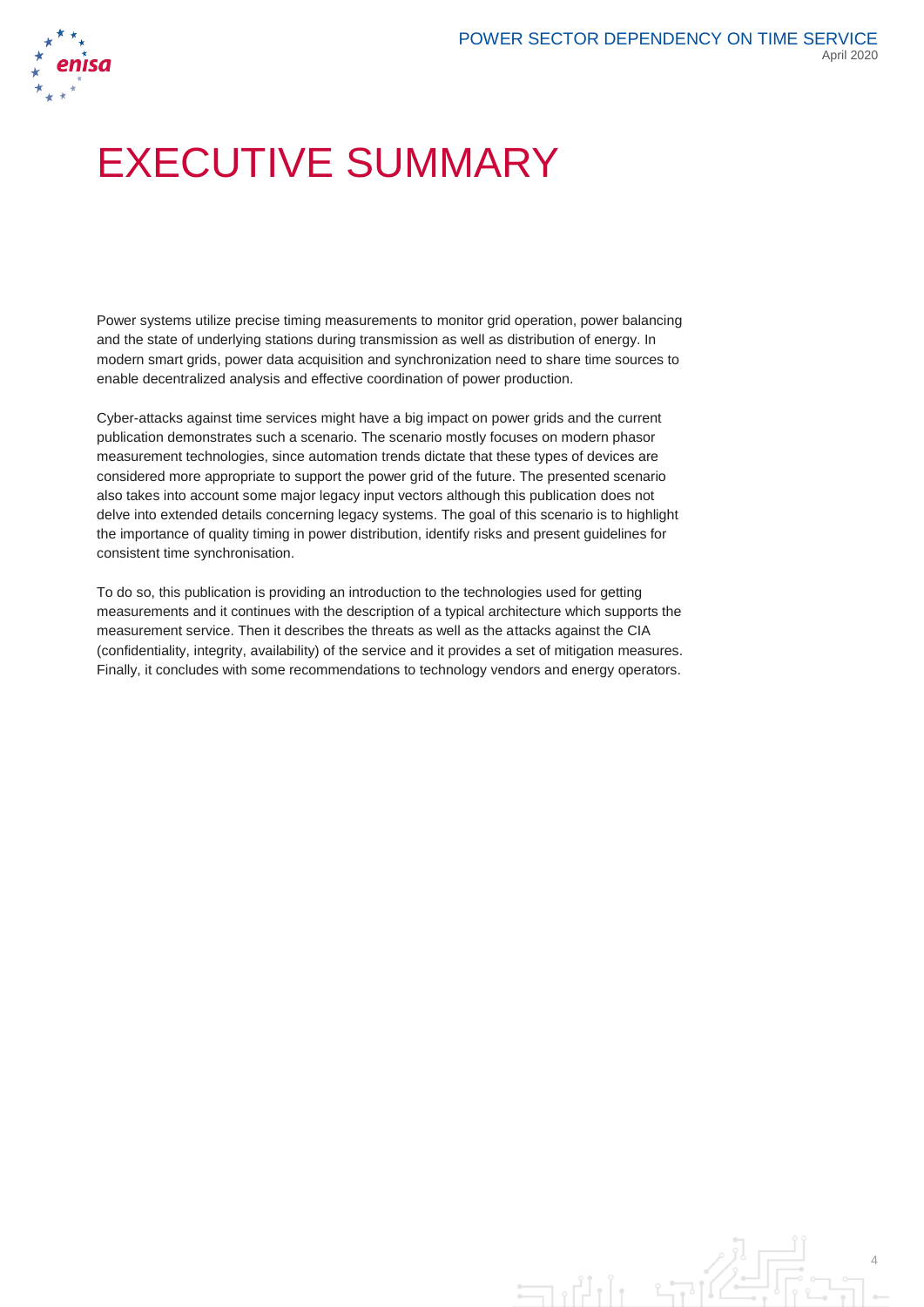

 $\overline{a}$ 

# 1. TIME MEASUREMENT **TECHNOLOGIES**

Measurements are necessary for various tasks such as power load analysis, differential protection, condition monitoring over time as well as identification of unwanted events, such as physical phenomena or system failures that affect the power grid<sup>1,2</sup>. Due to the usually large geographical area being covered by multiple substations, different measurements need to be synchronised to common time references to facilitate the analysis of data. As a result, the automated processing of substation data is becoming a mission-critical task. Electric power utilities must synchronize across large-scale distributed power grids to enable grid and production balance.

Substation devices can utilize various technologies to create time-sensitive measurements, from legacy Medium-Wave (AM) radio time sources that send timing data using AM frequencies to NTP/PTP servers and modern phasor measurement units (PMUs) able to create phase-angle measurements in real-time. A NTP server uses various time sources and the Network Time Protocol (NTP) to circulate accurate time information to sub-devices for clock synchronization.

**PMUs are commonly used**, amongst other technologies, **to time-stamp** measurements **against a time source** such as the **Global Positioning System (GPS)**, load balancing, and operator decision support and power distribution. Other (legacy) implementations of underlying networks may also utilise the **Network Time Protocol (NTP)** with relevant servers to communicate data between stations and distribution centres.

PMU measurements are becoming increasingly valuable, since they provide real-time information and enable enhanced monitoring and decision support for automating processes by providing feedback of high accuracy; most often by sampling power-time measurements more than 30 times per second. A cyberattack on these systems can potentially lead to synchronization failures and monitoring errors between the Transmission/ Distribution operator and the power stations.

انی ہے

<sup>1</sup> Time Synchronization in the Electric Power System, Report, NASPI Time Synchronization Task Force, The North American Synchrophasor Initiative, March 2017.

<sup>&</sup>lt;sup>2</sup> Konstantinou, Charalambos, et al. "GPS spoofing effect on phase angle monitoring and control in a real-time digital simulator-based hardware-in-the-loop environment." IET Cyber-Physical Systems: Theory & Applications 2.4 (2017): 180- 187. POWER SECTOR DEPENDENCY: TIME SYNCHRONISATION ATTACKS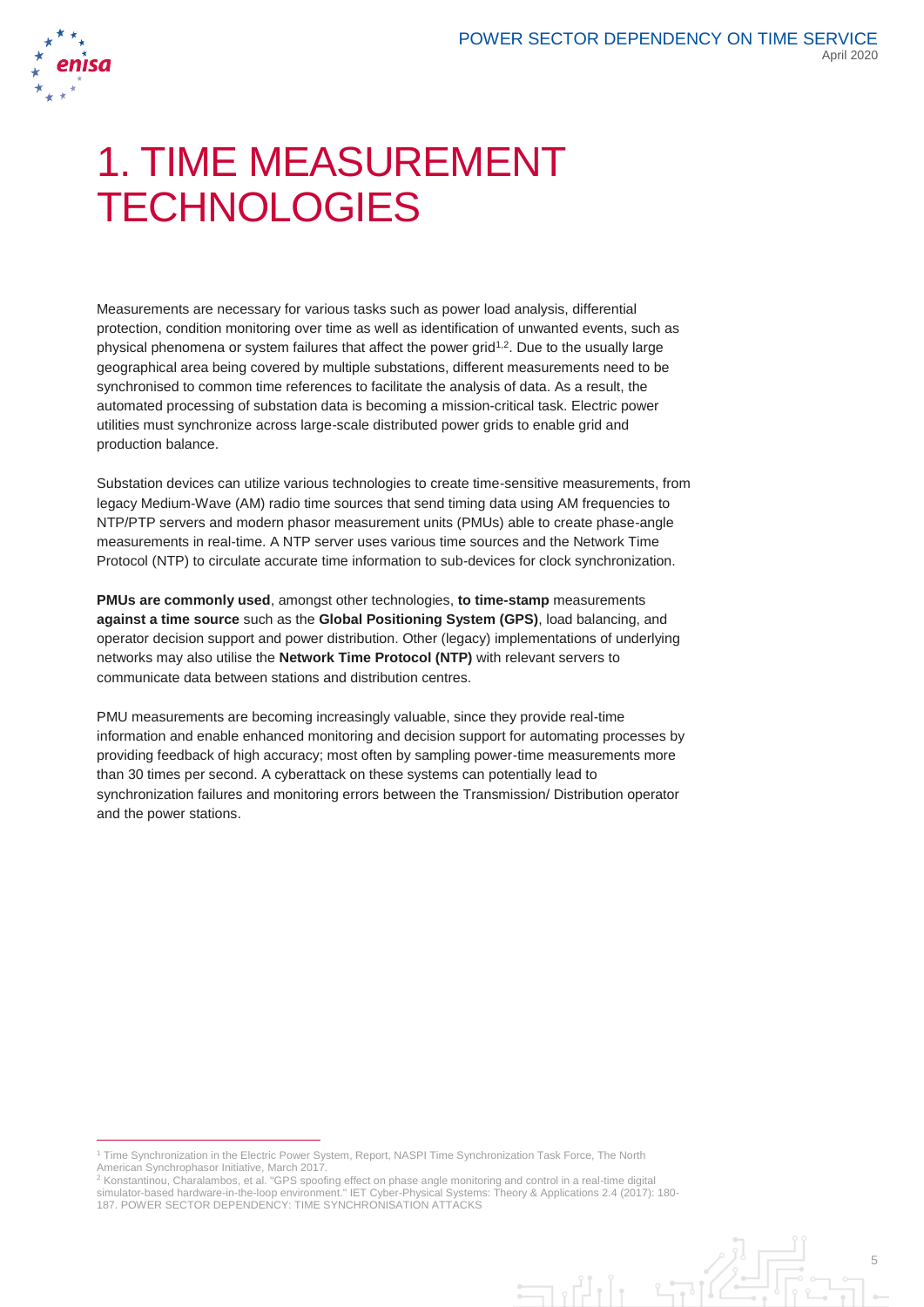

# 2. POWER SECTOR DEPENDENCY: SCENARIO **DESCRIPTION**

#### **2.1.ARCHITECTURE**

 $\overline{a}$ 

**Figure 1** presents the functional architecture upon which the attack scenario is based. Still, it should be noted that potential risks depend on the type of systems and their implementations at each substation. Dependencies of the power sector on telecommunications differ based on technologies used (e.g. Phasor Measurement Units or NTP/PTP servers), actors involved (manufacturers, government sectors etc.) as well as the actual setup of devices and systems.

**Figure 1:** Functional architecture of time-phase data processing on the power grid



Communication between a power station and the control centre can either be one-way or twoway. Concerning substations, slave equipment can either be PMUs or legacy controllers and/ or similar remote terminal units (RTUs). One-way communications usually involve receiving data from a SCADA system while two-way communications involve both receiving data from a SCADA system and sending back commands through different channels. Industrial controllers (also known as industrial automation controllers, IACs) are often used as middleware between the substation and the control centre, acting as a filter for unifying device protocols and relayed commands. This means that potential attackers must also compromise the (often proprietary) software and systems of the IAC before being able to manipulate any PMUs at the substation.

PMU applications involve the visualisation of wide-area power systems and modelling, modal analysis of power balancing and production, post-event analysis that may trigger relay trip-close functionality, synch checks for substations and flow analysis. One of the most prevalent and often used application involves the detection of oscillations before major system failures<sup>3</sup>.

It is noteworthy that potential cyber attacks that exploit the dependency of the power sector on telecommunications are different to engineering challenges. Attacks are triggered by malicious intent and may exploit engineering issues, but they always focus on instances and

### **MIND THE SETUP**

Different threats affect different implementations. Potential attacks differ based on technologies used (e.g. Phasor Measurement Units or NTP/PTP servers), actors involved (manufacturers, government sectors etc.) as well as due to the actual setup of devices and systems.

<sup>3</sup> Novosel, Damir, Miroslav M. Begovic, and Vahid Madani. "Shedding light on blackouts." IEEE Power and Energy Magazine 2.1 (2004): 32-43.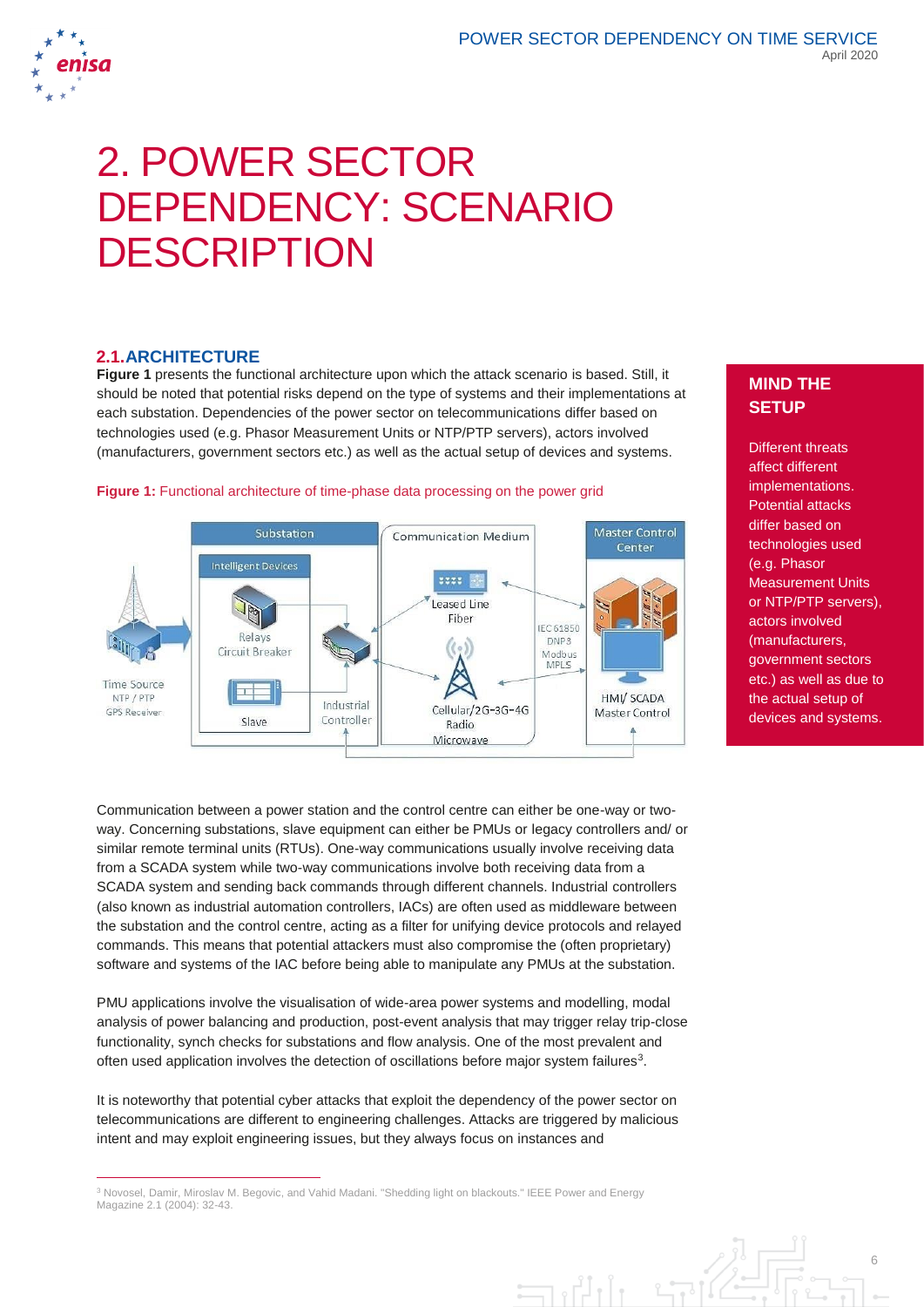

implementations of systems and technologies. Engineering challenges are shortcomings and current functional limitations in modern technologies and should be approached with a more macroscopic point of view.

#### **2.2.RISK OF POTENTIAL ATTACKS AGAINST TIME SYNCHRONISATION**

The threat list (see section 2.2.2) takes into account multiple input vectors and different technologies based on the functional diagram depicted in Figure 1. We consider both legacy technologies along with systems and services that will be widely used in the near future for power grid automation. In general, attacks can occur in various stages of obtaining measurements. Attackers will search to exploit the weakest input vector, which can occur both at the communications network as well as in systems and devices used within the power stations. A key issue with attacks on the power grid relates to stability and provision of power to consumers and to the industry. Both unintentional as well as malicious threats can have an impact on both the integrity and availability of measurements, thus affecting the overall stability of the system in cases where high automation relies on power measurements for decision support and control.

Today, energy operators are more dependent on telecommunication services than they were in the past due to the development of the smart grids. For example, power stations are spread over large geographical areas and devices usually only communicate one-way to send measurement data to control centres. Consequently, decisions and data analysis are performed in centralised systems that may be unaware of the state of GPS receivers, NTP servers and relays in remote stations. Moreover, different stations utilize different technologies. With the advent of phasor measurement units (PMUs), power systems are automating processes and some decisions are now being made on-the-fly without human interruption. As automation spreads to all distribution and transmission systems, the impact from integrity errors and attacks on measurement data will increase proportionally. These features increase the risk of the dependency and at the same time shape potential attack routes and vectors.

Specifically, for PMUs, it is expected that a large part of the power industry will increase their use in the coming years, in an effort to cope with the needs for automating monitoring processes in the distribution and transmission layers, to better control load balancing and service provisions to customers.

#### **2.2.1.Assumptions**

The following assumptions are valid for the scenario:

- scenario considers a modern power (smart) grid with PMUs and industrial controllers;
- the grid supports information for automated decision-making concerning power distribution in large urban areas; and
- none to minimum security measures are in place, so as to properly reflect the worstcase scenario of adverse effects.

The presented scenario focuses on attacks at the distribution and transmission layers. Attacks on the consumer end (e.g. smart meters) are considered out of scope.

#### **2.2.2.Threats and attack vectors**

Different input vectors exist and different threats may manifest, depending on:

- (i) the technology and devices used in the substations;
- (ii) intermediate systems and actors; and
- (iii) the overall grid structure. Typical implementations utilize a master-slave architecture. Even simpler implementations still use simple internal clocks on substation slaves over radio signals.

 $=$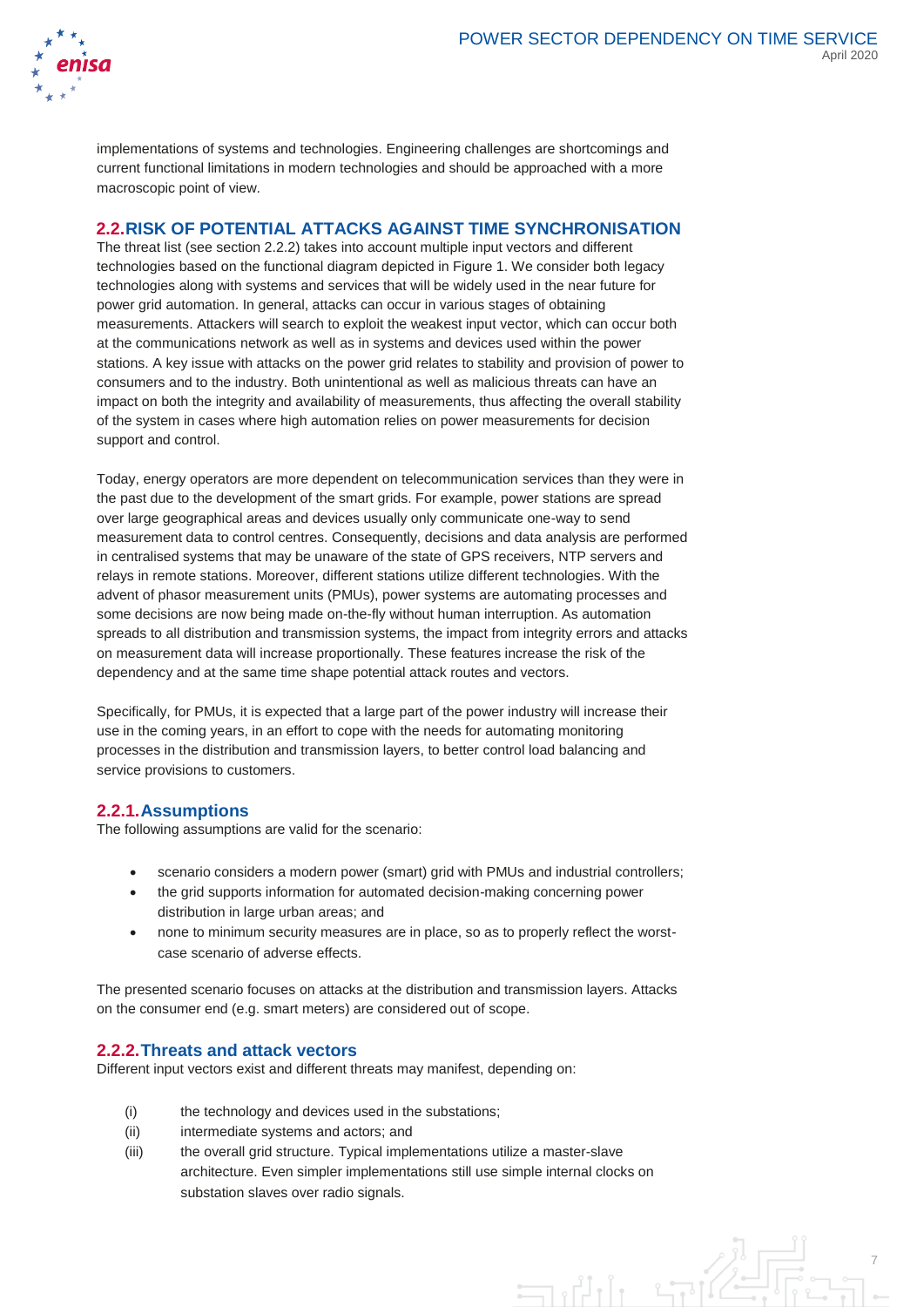

The following are some examples of these threats:

- (i) If the architecture utilizes PMUs, then the GPS receiver can act as an input vector for spoofing the GPS signal and attacking the integrity of the phase measurement data. This can result in erroneous clock offsets within the PMU, which in turn will introduce an error in the PMU's phase measurement<sup>4</sup>. Depending on the utilization of PMU data and the level of automation on the power grid, these errors can affect control points and even provide a means towards grid destabilization.
- (ii) GPS jamming can also be used to attack the availability of data measurements. Some PMUs will revert to local oscillators to determine time and compute phasor measurements. Over time, potential drifting of measurements or incorrect time-stamps may introduce errors in phase angle calculations that will probably increase over time<sup>5</sup>. Moreover, GPS jamming (blocking the reception of GPS L1 1575.42MHz signals) and GPS spoofing, continue to cause serious threats to the precision and accuracy of the timing deriving by GPS. Apart from the potential drifting of measurements and/ or incorrect timing, the jam-to-spoof of the GPS input could potentially trigger real-time process control equipment, like circuit breakers and relays, to shutdown substations and create a blackout.
- (iii) Implementations that utilize an NTP/PTP server for producing measurements at the substation are potentially vulnerable to integrity attacks on the supplied data, either at the network level, the application level or both.
- (iv) Remotely and directly spoofing and affecting the circuit breaker could potentially disturb the sequence of the timestamps. As a result, the relevant platform for monitoring and analyzing such events will indicate the disturbance. Any attempt to restore and repair such an event, could potentially introduce errors into the systems.

Following the previous analysis and based on the architecture presented in Figure 1, the following list of attack vectors are feasible. All attack vectors presented are based on selected technologies, taking into account both legacy and modern smart grid devices.

| <b>Communication mediums</b>   |                    |                                                                                                                                                                                                                                      |
|--------------------------------|--------------------|--------------------------------------------------------------------------------------------------------------------------------------------------------------------------------------------------------------------------------------|
| Input vector                   | <b>Attack type</b> | <b>Description</b>                                                                                                                                                                                                                   |
| 4G / LTE / Cellular<br>network | Availability       | Signal jamming: Malicious node<br>٠<br>interference (physical attacks)<br>Physical tampering/breakdown of device<br>(physical attacks)<br>DoS: IP hijacking to disconnect the devices<br>٠<br>(if IP routing is used) (availability) |
|                                | Integrity          | Roque base stations for man-in-the-middle<br>٠<br>integrity and confidentiality attacks.<br>Requires physical proximity                                                                                                              |
| <b>Fixed line</b>              | Availability       | Line cuts<br>٠                                                                                                                                                                                                                       |
|                                | Confidentiality    | Eavesdropping with voltage detectors over<br>cable                                                                                                                                                                                   |

#### **Table 5:** Attack vectors of potential threats

 $\overline{a}$ 

<sup>4</sup> Konstantinou, Charalambos, et al. "GPS spoofing effect on phase angle monitoring and control in a real-time digital simulator-based hardware-in-the-loop environment." IET Cyber-Physical Systems: Theory & Applications 2.4 (2017): 180- 187.

<sup>5</sup> Time Synchronization in the Electric Power System, Report, NASPI Time Synchronization Task Force, The North American Synchrophasor Initiative, March 2017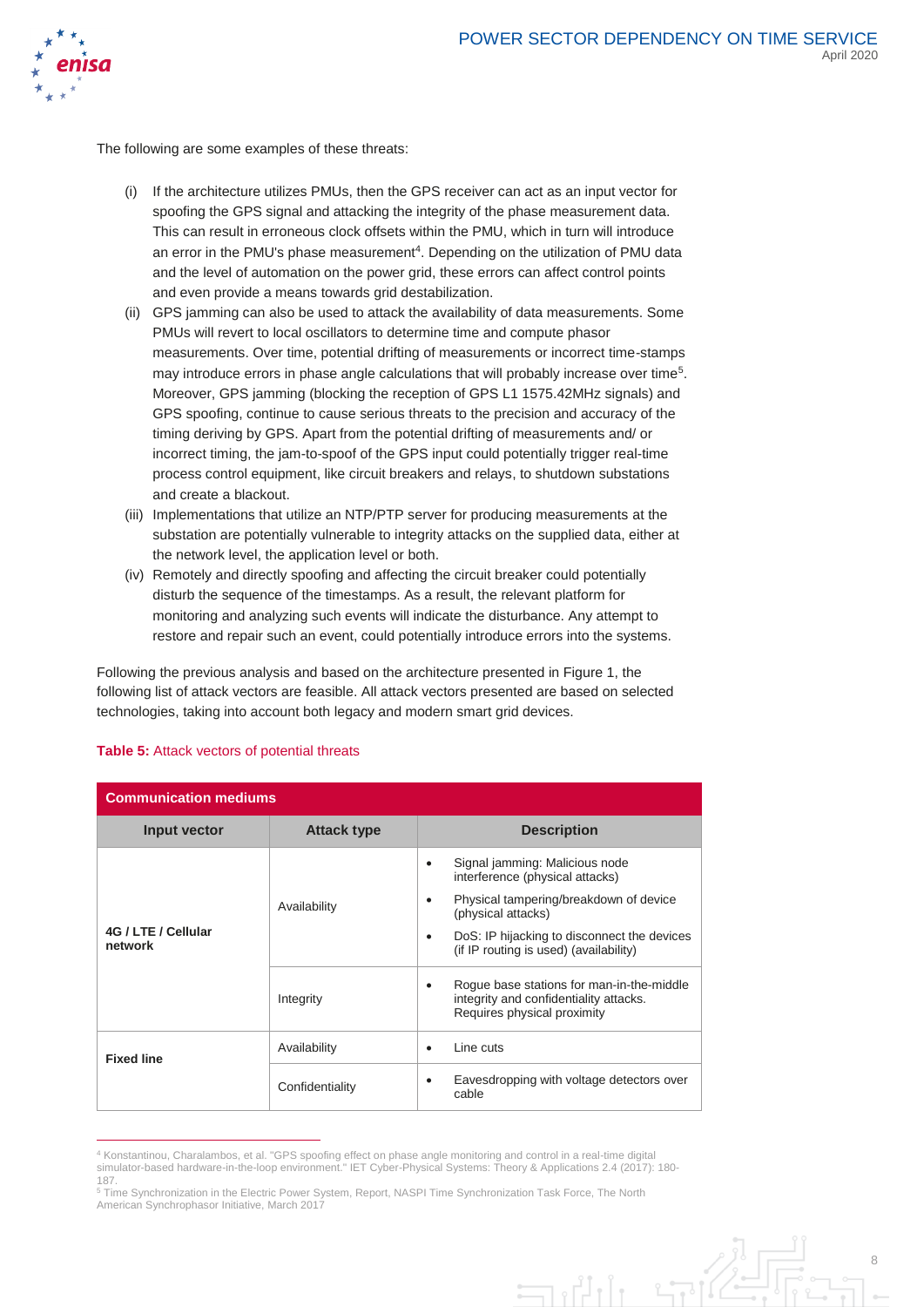

9

 $\frac{1}{\sqrt{2}}$ 

 $\Box$ 

 $\int_{1}^{x}$ 

| <b>Communication Protocols</b>                      |                    |                                                                                                                                                                                                                                                                                                                                                                                                                                                                                                                                                                                                               |
|-----------------------------------------------------|--------------------|---------------------------------------------------------------------------------------------------------------------------------------------------------------------------------------------------------------------------------------------------------------------------------------------------------------------------------------------------------------------------------------------------------------------------------------------------------------------------------------------------------------------------------------------------------------------------------------------------------------|
| DNP3 (industrial protocol)<br>IEC 61850 (industrial | Availability       | Network DoS / jamming on measurement<br>$\bullet$<br>packets by deletion of packets                                                                                                                                                                                                                                                                                                                                                                                                                                                                                                                           |
| protocol)<br><b>Modbus (industrial</b><br>protocol) | Integrity          | Packet insertion or packet replay attacks<br>$\bullet$<br>introduce offsets and data mismatch in<br>magnitude of seconds                                                                                                                                                                                                                                                                                                                                                                                                                                                                                      |
| NTP / PTP (time protocol)                           |                    | Eavesdropping of commands and<br>$\bullet$                                                                                                                                                                                                                                                                                                                                                                                                                                                                                                                                                                    |
| <b>TCP / UDP (transport</b><br>protocol)            | Confidentiality    | measurements over protocol<br>implementations                                                                                                                                                                                                                                                                                                                                                                                                                                                                                                                                                                 |
| <b>Sensors and devices</b>                          |                    |                                                                                                                                                                                                                                                                                                                                                                                                                                                                                                                                                                                                               |
| Input vector                                        | <b>Attack type</b> | <b>Description</b>                                                                                                                                                                                                                                                                                                                                                                                                                                                                                                                                                                                            |
| <b>Phasor Measurement</b><br>Units (PMU)            | Integrity          | Spoofing GPS coordinates injects incorrect<br>$\bullet$<br>phase-angle<br>measurement.<br>Radio-<br>Frequency equipment (integrity).<br>GPS unavailability may trigger fallback to<br>$\bullet$<br>other sources.<br>Device synchronizes to a spoofed time<br>$\bullet$<br>signal to maintain an incorrect stream of<br>time-stamps.<br>Potential drifting of measurements over<br>$\bullet$<br>time.<br>o Need for close proximity to PMU<br>equipment.<br>Changes in synchrophasor and phase<br>$\circ$<br>angle calculations <sup>6</sup> .<br>Data manipulation through software (Supply<br>chain attack) |
|                                                     | Confidentiality    | Backdoor access on vendor device (Supply<br>$\bullet$<br>chain attack)                                                                                                                                                                                                                                                                                                                                                                                                                                                                                                                                        |
| <b>NTP/PTP server</b>                               | Integrity          | Master announcing wrong time.<br>$\bullet$<br>Manipulation of control loop packets for<br>controlling clocks at slave (integrity).<br>Synchronizes to a spoofed time signal<br>$\circ$<br>to maintain an incorrect stream of<br>time-stamps<br>Affects all kinds of packets (sync,<br>$\circ$<br>delay-request/-response packets).<br>Delaying the slave clock causes an offset<br>of µs, which escalates in the order of mrad<br>in the synchrophasor estimation (software/<br>component attack)                                                                                                             |
|                                                     | Availability       | DoS on the real-time clock (Malicious/<br>$\bullet$<br>Accidental insiders)                                                                                                                                                                                                                                                                                                                                                                                                                                                                                                                                   |
| <b>Industrial Controllers</b>                       | Integrity          | Adverse effects on connection to servers<br>$\bullet$<br>(Malicious/Accidental insiders)<br>Data manipulation through software<br>$\bullet$<br>(supply chain attack)                                                                                                                                                                                                                                                                                                                                                                                                                                          |
|                                                     | Confidentiality    | Backdoor access on vendor device (supply<br>$\bullet$<br>chain attack)                                                                                                                                                                                                                                                                                                                                                                                                                                                                                                                                        |
| <b>Relay Controllers</b>                            | Integrity          | Adverse effects on connection to servers<br>$\bullet$<br>(Malicious/Accidental insiders)<br>Data manipulation through software<br>$\bullet$<br>(supply chain attack)                                                                                                                                                                                                                                                                                                                                                                                                                                          |
|                                                     | Confidentiality    | Backdoor access on vendor device (supply<br>$\bullet$<br>chain attack)                                                                                                                                                                                                                                                                                                                                                                                                                                                                                                                                        |

<sup>6</sup> Time Synchronization in the Electric Power System naspi, North American Synchrophasor Initiative | March 2017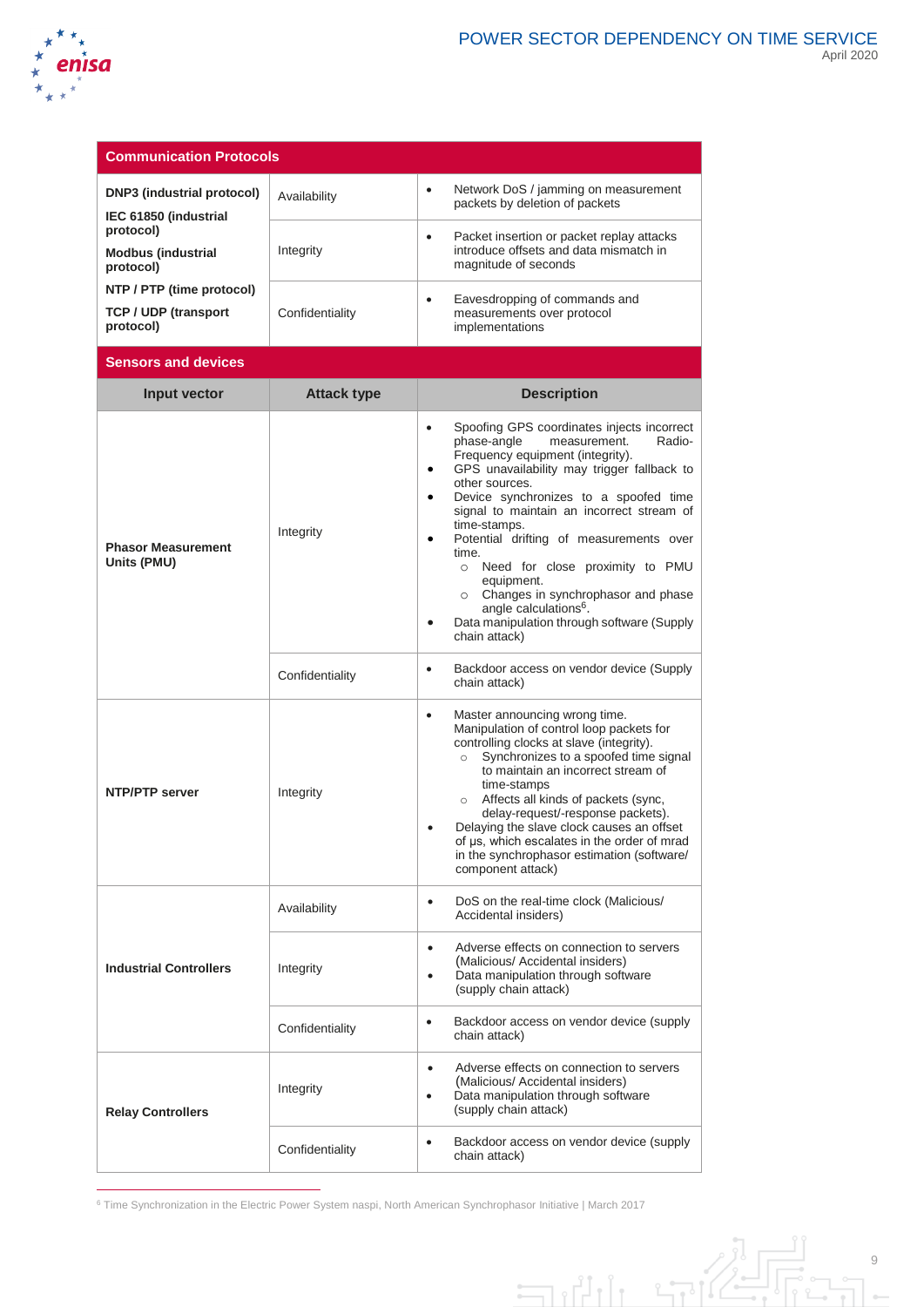

Attack vectors can be roughly divided into three categories: Vectors in **communication mediums**, in **underlying protocols** used and on **substation devices** themselves.

- a) Attack vectors can be roughly divided into three categories: Vectors in **communication mediums**, in **underlying protocols** used and on **substation devices** themselves. Attack scenarios on modern over-the-air communication mediums mostly involve attacks against availability, with the most prominent ones being jamming through malicious node interference and rogue base stations, as well as man-in-the-middle integrity and confidentiality attacks. Confidentiality attacks on legacy systems are also possible through eavesdropping with voltage detectors over cable, although these attacks are known to generate too much noise on the tampered line.
- b) Attack vectors also exist on the numerous protocols that can be used for transmitting data. Industrial protocols (such as DNP3, MODBUS etc.) can be implemented in various ways. Some implementations utilize connections over TCP or UDP. These implementations are subject to threats common in IT networks in general, e.g. IP spoofing, TCP session hijacking, Man-In-The-Middle, and RST/ FIN attacks. Concerning industrial protocols themselves, some availability attacks exist, namely network Denial of Service (DoS) and/ or jamming of measurement packets by deletion of packets. Integrity attacks focus mostly on packet insertion or packet replay attacks to introduce offsets and data mismatch in magnitude of seconds. Confidentiality attacks on protocols include eavesdropping of commands and measurements over protocol implementations. In some cases, eavesdropping can also be executed over encrypted MODBUS traffic<sup>7</sup>.
- <span id="page-10-0"></span>c) Some attack vectors are related to the devices used in substations. Attacking the integrity of GPS signals can affect PMU measurements and cause an increasing phase angle difference, able to divert decision controls and trigger load shedding or otherwise affect system executions<sup>8</sup>. Such attacks are considered sophisticated, since they require Software Defined Radio (SDR) and radio frequency (RF) devices, on-site close proximity to the PMUs and partial knowledge of device functionality. Attacking solely the availability of time-sensitive measurements is an easier task in comparison; e.g. jamming. GPS unavailability will potentially trigger fall-back to other sources (oscillators). Devices can then also synchronize to spoofed time signals and insert an incorrect stream of time-stamps. Other device attacks at the substation include wire cuts between the GPS receiver and the PMU and/ or manipulation of control loop packets at the slave. This can result in incorrect estimation measurements and potential drifting of measurements over time. Delaying the slave clock can cause an offset of μs, which escalates in the order of mrad in the synchrophasor estimation.

PMUs at the substation can convert GPS signals into various protocols (such as NTP or PTP) for further use within the substation or even use other sources for NTP time measurements. Similar attacks on packet crafting affect all NTP protocol/ server implementations. Replay attacks on network time packets can affect measurement data integrity. The master server will seem to announce the wrong time and will affect both sync and response packets. NTP has been used to manipulate logs and change the time on computer systems, thus altering the sequence of events. When clocks are not synchronized, distributors have a much harder time

<sup>&</sup>lt;sup>8</sup> Konstantinou, Charalambos, et al. "GPS spoofing effect on phase angle monitoring and control in a real-time digital simulator-based hardware-in-the-loop environment." IET Cyber-Physical Systems: Theory & Applications 2.4 (2017): 180- 187.



<sup>7</sup> Tsalis, N., Stergiopoulos, G., Bitsikas, E., Gritzalis, D., & Apostolopoulos, T. K.. Side Channel Attacks over Encrypted TCP/IP Modbus Reveal Functionality Leaks. In the 15th International Conference on Security and Cryptography (SECRYPT 2018), ICETE (2) (pp. 219-229).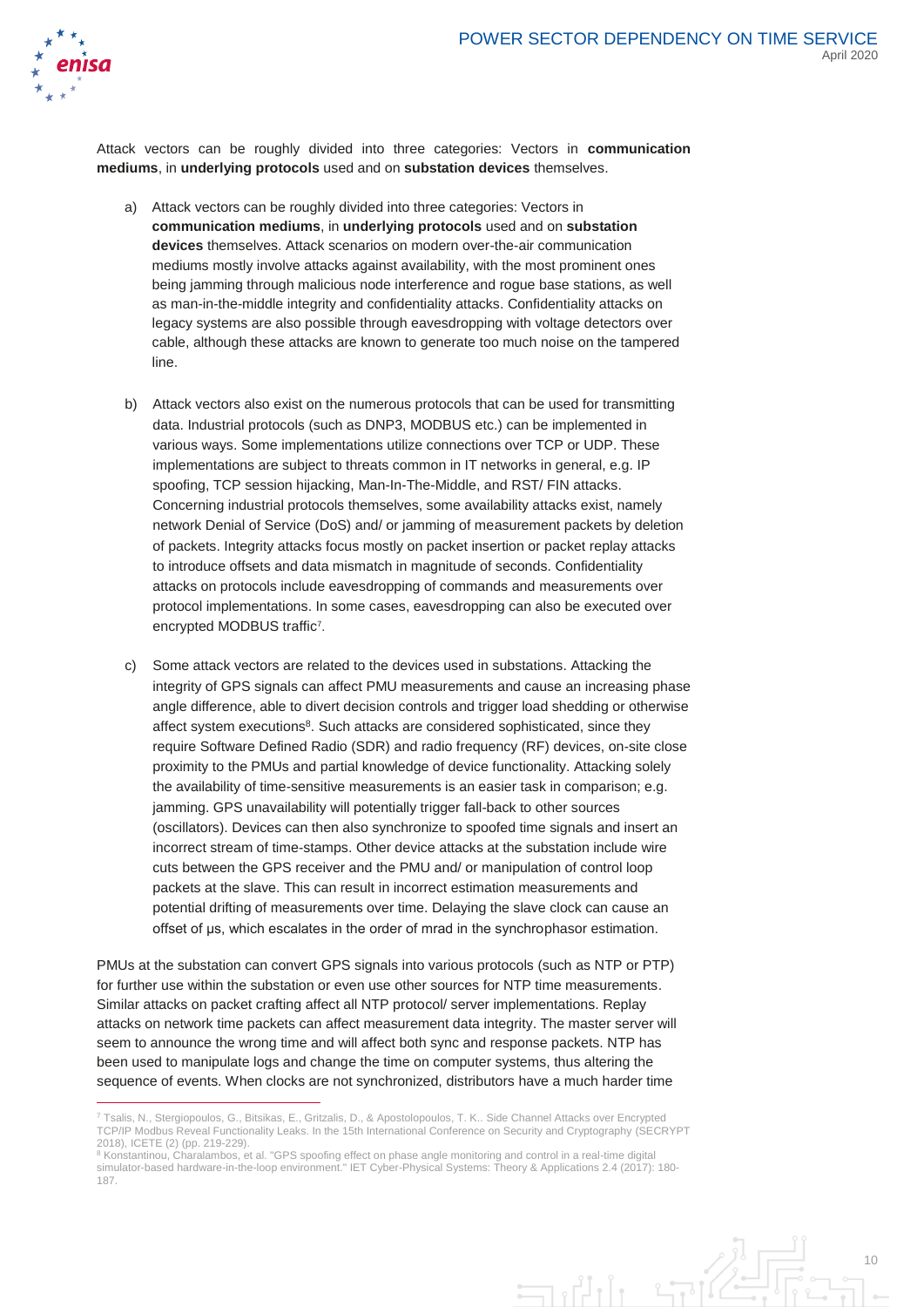

performing data correlation across disparate systems for automation of processes. Using NTP or PTP protocols and servers can result in constant measurement biases if multiple, independent sources are not used. Optimally, the IEEE C37.118 requirement of 1μs accuracy can be met through GPS signals<sup>9</sup>. Backdoor access on vendor devices and integrity attack through software are also considered a possible attack vector, where the attacker can take control of measurements and affect decision making at the distribution layer.

#### **2.2.3. Impact analysis**

Impact of potential attacks varies according to the attack vector, system specifications and the type of services that is being affected. Modern implementations that utilize PMUs to automate load balancing and monitor for system failures for decision support, exhibit higher impact than traditional and legacy systems due to the increased level of automation. The most important technical errors that can be introduced through the aforementioned attacks can be summarised as follows:

- Inaccurate monitoring and control functions of PMU-based load and grid stability;
- Erroneous or overly delayed timing data in NTP-based stations can be discarded from the operator and, if the number of dropped packets increases, power grid balancing may be less effective and trustworthy;
- Overflow of timing data can result in buffer overloads from too many time-stamps for the same instant for the same channel and PMU. This can lead to system unavailability;
- Incoherent timing data about time and grid condition will produce incorrect results and leap second events; and
- Man-in-the-middle or spoofing attacks lead to erroneous estimations and incorrect phase angle computations, which in turn can cause an unnecessary generator trip.

Potential failures can cause varying levels of impact. Effects can vary based on system specifications and devices used and can range from simple miscalculations on substation power data that can be mitigated through error checks, to area blackouts. In automated grids that utilize PMUs, the introduction of false measurements (either by accident or on purpose) can possibly trigger control actions and even cause grid instability<sup>10</sup>.

All the attack scenarios of this dependency were circulated to subject matter experts from the public and private sector, including telecommunications and energy experts and other stakeholders. The following table depicts the likelihood and impact for each scenario based on the average of the given answers of the relevant stakeholders.

#### **Table 6:** Impact and likelihood of attack scenarios

 $\overline{a}$ 

|                                 | <b>ATTACK SCENARIOS</b>                                    | <b>IMPACT</b> | <b>PROBABILITY</b> |
|---------------------------------|------------------------------------------------------------|---------------|--------------------|
| <b>Communication</b><br>mediums | Physical attacks (e.g. on Cellular network/<br>Fixed Line) | Moderate      | Highly likely      |
|                                 | Network Attacks (e.g. on 4G/ LTE/ Cellular<br>network)     | Moderate      | Likelv             |

ان د

<sup>9</sup> Time Synchronization in the Electric Power System, Report, NASPI Time Synchronization Task Force, The North

American Synchrophasor Initiative, March 2017<br><sup>10</sup> Jiang, X., Zhang, Z., Harding, B.J., et al.: 'Spoofing GPS receiver clock offset of phasor measurement units', IEEE Trans. Power Syst., 2013, 28, (3), pp. 3253–3262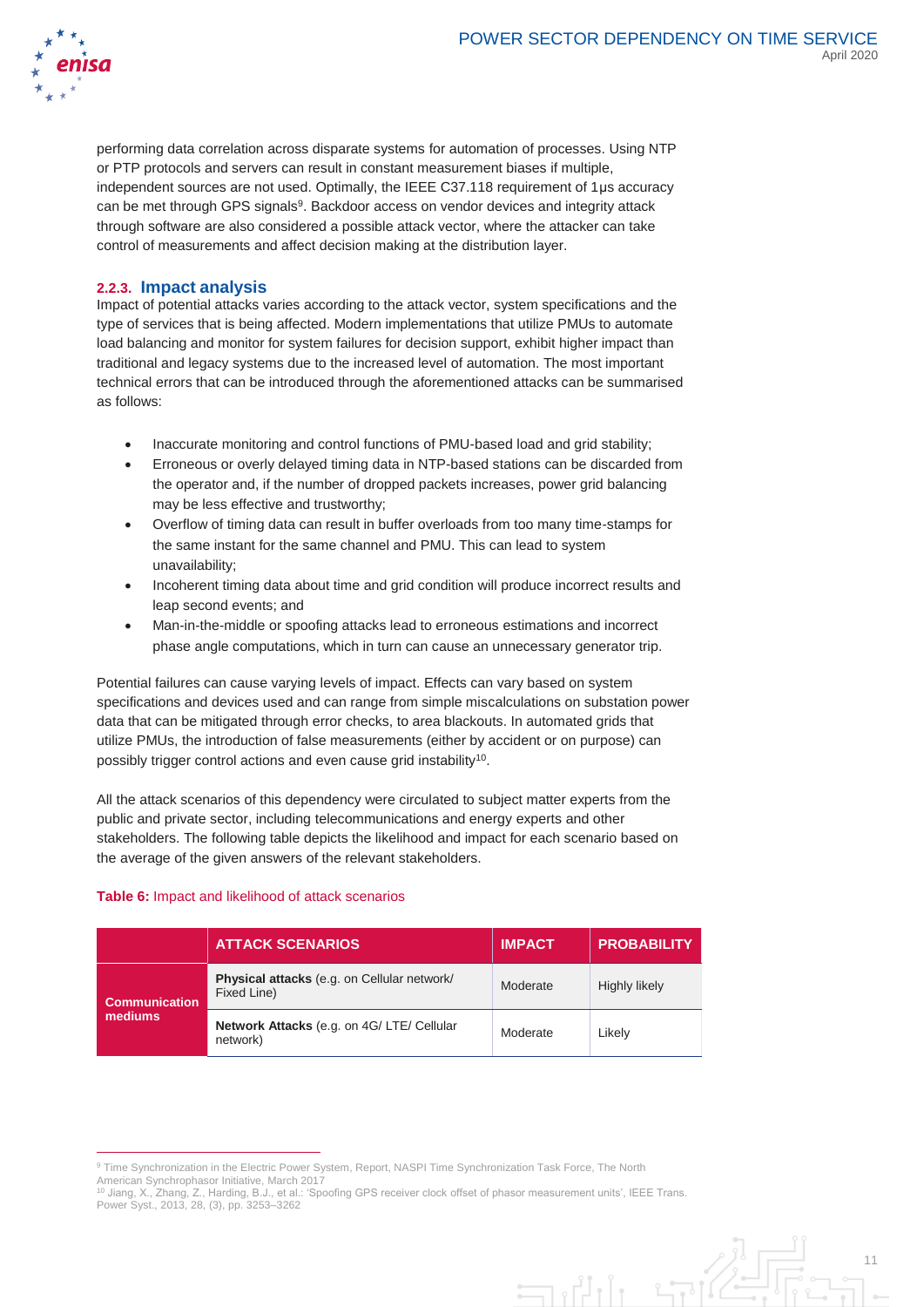

|                                          | <b>ATTACK SCENARIOS</b>                                                        | <b>IMPACT</b> | <b>PROBABILITY</b> |
|------------------------------------------|--------------------------------------------------------------------------------|---------------|--------------------|
| <b>Communication</b><br><b>Protocols</b> | Network Attacks (e.g. on DNP3, IEC 61850,<br>Modbus protocols)                 | Severe        | Moderate           |
| <b>Sensors and</b><br>devices            | Integrity attacks (e.g. on PMU, NTP/ PTP<br>server)                            | Severe        | Likely             |
|                                          | Availability attacks (e.g. on PMU)                                             | Moderate      | Likely             |
|                                          | <b>Supply chain attacks</b> (e.g. on PMU, Industrial<br>and Relay controllers) | Severe        | Highly likely      |
|                                          | <b>Delay attacks</b> (e.g. on NTP/ PTP server)                                 | Moderate      | Unlikely           |
|                                          | Malicious/ Accidental insiders (e.g. on<br>Industrial controllers)             | Moderate      | Likely             |

### **2.3.SECURITY GOOD PRACTICES**

Transmission as well as distribution operators need to implement specific security measures in order to protect systems in a power grid, especially when automation is widely used (e.g. in smart grids). Good practices and relevant security measures are broken down into separate groups, allowing a more focused approach on different technologies and devices.

Most widely known measures relevant to network security also apply to IT networks in power grids. Also, we should note that, apart from the scenario specific measures, common organisational security measures such as security governance models, security policies and procedures, standards and certifications, training and awareness-raising, risk management, audits and assessments and contractual clauses, also apply to the power sector.

Technical measures specific to technologies presented in the aforementioned scenarios include, among others, device and configuration management, network monitoring, patching and updating, network segmentation and authentication, and network security (certificates, protocol configuration etc.).

The NTP protocol measures synchronisation distance from primary time sources using Stratum levels. Stratum 0 devices (like GPS clocks) are usually used as a reference clock (or synchronisation source) for a Stratum time server<sup>11</sup>. Some best practices concerning NTP servers and their underlying protocol are listed below<sup>[8,1](#page-10-0)2</sup>.

 $\exists$ 

 $\overline{a}$ 

<sup>11</sup> Mills D., et al, RFC 5905: Network Time Protocol Version 4: Protocol and Algorithms Specification, Internet Engineering Task Force (IETF), ISSN:2070-1721 (2010)

<sup>&</sup>lt;sup>12</sup> Snoke T., Best Practices for NTP Services, Carnegie Mellon University, Software Engineering Institute, [https://insights.sei.cmu.edu/sei\\_blog/2017/04/best-practices-for-ntp-services.html](https://insights.sei.cmu.edu/sei_blog/2017/04/best-practices-for-ntp-services.html)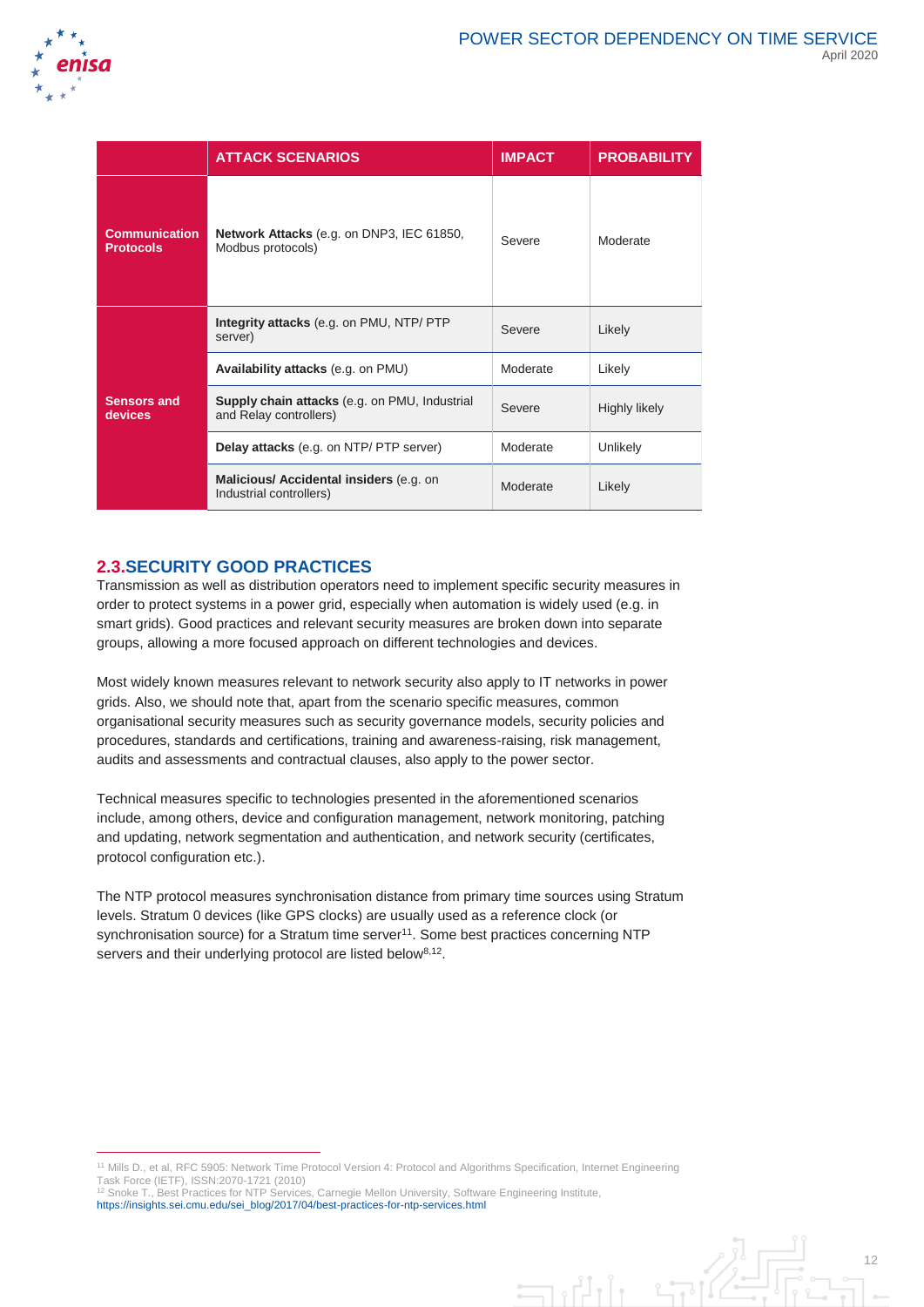

#### **Table 7:** Technical good practices based on scenario technologies

| <b>Technical good practices</b>             |                                                                                                                                                                                                                                                                                                                                                                                                                                                                                                                                                                                                                                                                                                                                                                                                    |  |
|---------------------------------------------|----------------------------------------------------------------------------------------------------------------------------------------------------------------------------------------------------------------------------------------------------------------------------------------------------------------------------------------------------------------------------------------------------------------------------------------------------------------------------------------------------------------------------------------------------------------------------------------------------------------------------------------------------------------------------------------------------------------------------------------------------------------------------------------------------|--|
| <b>Category</b>                             | <b>Good Practice</b>                                                                                                                                                                                                                                                                                                                                                                                                                                                                                                                                                                                                                                                                                                                                                                               |  |
| Phasor<br><b>Measurement</b><br>Units (PMU) | Establish an Electronic Security Perimeter<br>$\bullet$<br>Minimize number of electronic access points<br>$\bullet$<br>Utilize network segregation for PMUs and substation LAN<br>٠<br>Firewalls with white list (deny by default)<br>$\bullet$<br>PDC provides a security layer<br>Users access PDC not PMUs<br>$\Omega$<br>Security upgrades occur at PDC rather than a PMUs<br>$\circ$<br>Take into account IEEE C37.118.1-2011 - IEEE Standard for Synchrophasor<br>$\bullet$<br>Measurements for Power Systems<br>Implement IPSEC on substation gateway device<br>$\bullet$<br>Anti-spoofing and anti-jamming for PMU at the hardware level. Some devices have<br>٠<br>built-in anti-jamming devices with 99min lock<br>Blocks software defined radio (SDR) to overtake GPS signal<br>$\circ$ |  |
| <b>Transport</b><br>layer (TCP/<br>UDP)     | Secure data streaming from PMUs to the industrial controller<br>$\bullet$<br>Close unnecessary ports<br>$\bullet$<br>One-way, whitelisting firewall rules<br>$\bullet$<br>Hide PMU IP addresses<br>$\bullet$<br>Disable command frames<br>$\bullet$<br><b>Encrypted VPN connections</b><br>$\bullet$<br>Avoid remote bidirectional connections and employ SSH when needed<br>$\bullet$                                                                                                                                                                                                                                                                                                                                                                                                             |  |
| <b>NTP/PTP</b><br>server and<br>protocol    | Use multiple Stratum 0 devices to correlate time to NTP servers<br>$\bullet$<br>Protect the NTP protocol with multiple paths between master and slave clocks<br>٠<br>Hide primary NTP servers and only allow secondary systems to access them for<br>$\bullet$<br>querying information remotely (if necessary)<br>Utilize access control lists (ACLs) as well as a firewall to filter connections to NTP<br>$\bullet$<br>servers<br>Whitelist commands and systems able to issue commands to the NTP server. Do<br>$\bullet$<br>not allow public queries<br>Standardize systems to UTC time to facilitate data correlation<br>$\bullet$<br>Consider the use of cryptography for sensitive data                                                                                                     |  |

#### **Table 8:** Generic applicable good practices

| <b>Generic good practices</b>                        |                                                                                                                                                                                                                                                                                                                           |  |
|------------------------------------------------------|---------------------------------------------------------------------------------------------------------------------------------------------------------------------------------------------------------------------------------------------------------------------------------------------------------------------------|--|
| Category                                             | <b>Good Practice</b>                                                                                                                                                                                                                                                                                                      |  |
| Dynamic network segmentation and use of<br>firewalls | Separate critical parts of the network from non-<br>critical parts. For instance, it is recommended to<br>separate PMU and IAC devices from other IT<br>systems in substation equipment.<br>In general, it needs to be evaluated if the<br>benefits of connecting a specific device to the<br>network outweigh the risks. |  |
| Use of multiple time sources                         | Using multiple source for time information lowers<br>the risk of unavailability (and sometimes                                                                                                                                                                                                                            |  |

 $\overline{1}$  .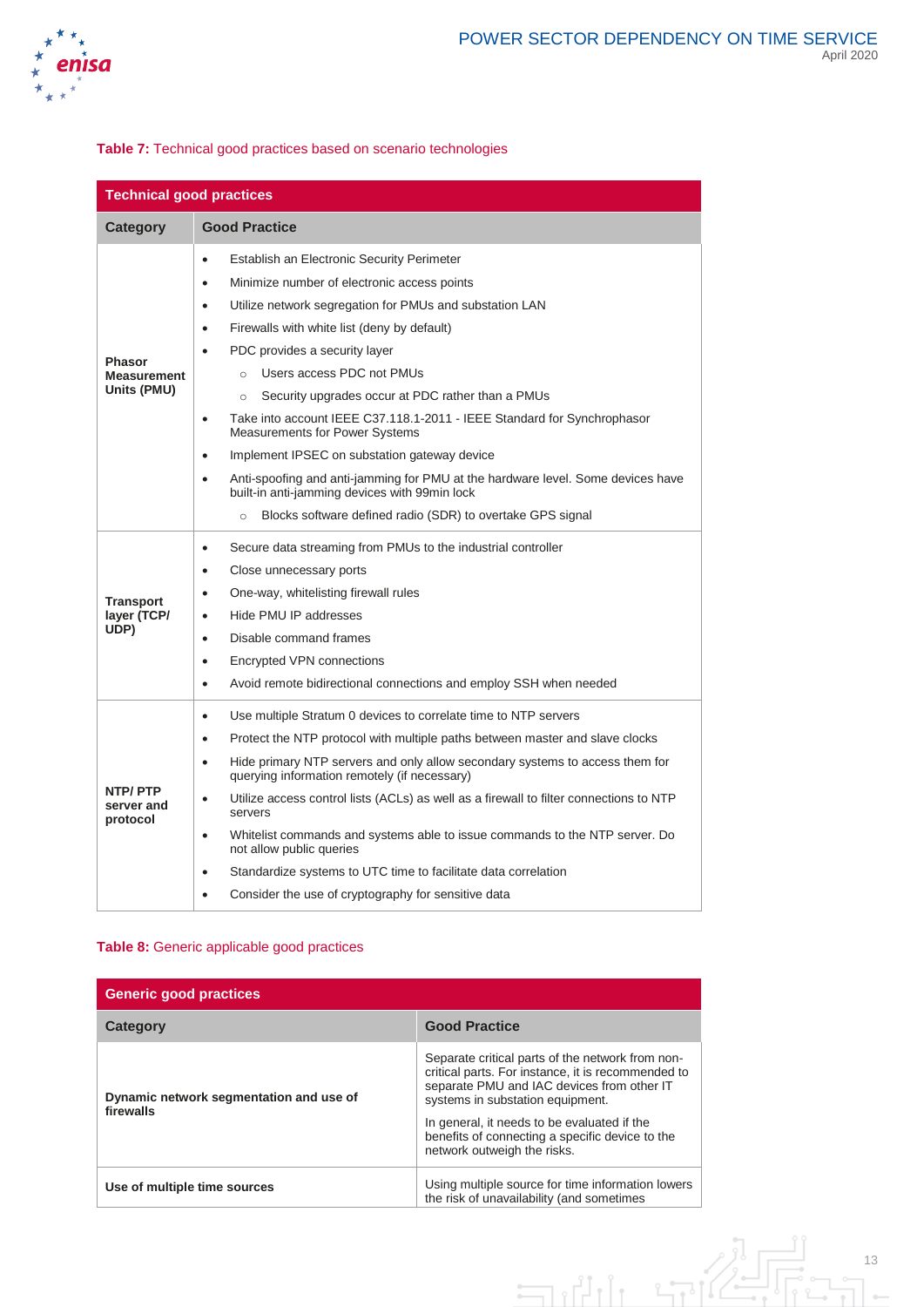

| <b>Generic good practices</b>                |                                                                                                                                                                                                                                                                               |
|----------------------------------------------|-------------------------------------------------------------------------------------------------------------------------------------------------------------------------------------------------------------------------------------------------------------------------------|
| <b>Category</b>                              | <b>Good Practice</b>                                                                                                                                                                                                                                                          |
|                                              | integrity) attacks. Various sources include:<br>Internal, local clocks, GNSS/ GPS, NTP servers,<br>Optical Transport Networks (OTN) over telecom<br>networks, etc.                                                                                                            |
| Check that the alternative time sources work | Checks should be conducted on regular<br>intervals to verify that all used time sources are<br>up and running. Additionally, utilize more than<br>one time signal sources so as to increase the<br>accuracy and availability, e.g. GPS and NTP or<br>GPS and DCF77/radio.     |
| Antivirus and antimalware software           | IT systems should run antimalware and anti-<br>spam software to detect and remove or<br>quarantine malicious software.                                                                                                                                                        |
| Device configuration and management          | Utilize ICS-based asset inventories to ensure a<br>sound understanding of the grid's systems and<br>their components. Such inventories also allow<br>changing configurations and creating and<br>evaluating logs of system events.                                            |
| Apply patching and updating procedures       | Regular patching and updating of software and<br>devices are essential to avoid the exploitation of<br>known vulnerabilities as well as to ensure the<br>detection of attacks using know paths.                                                                               |
| <b>Encrypt data</b>                          | It needs to be evaluated if the use of encryption<br>is necessary to protect critical processes and<br>decision making, especially at the distribution<br>layer. If so, cryptography must be used following<br>international standards.                                       |
| Protect remote connections and systems       | Remote connections to substation systems need<br>to be adequately protected with strong access<br>control, authentication mechanisms and relevant<br>network security measures.                                                                                               |
| <b>Assess the risk</b>                       | The understanding and management of risk are<br>key issues for the electric sector organizations.<br>Therefore, a harmonised risk methodology<br>across the organizations is recommended.                                                                                     |
| <b>Information sharing</b>                   | Ensure the implementation of effective<br>information sharing models between the sectors.                                                                                                                                                                                     |
| Prioritization of energy supply              | Discussing and prioritising supply of services<br>(based on network topology). More specifically:<br>ensure energy supply to critical Telco<br>$\bullet$<br>location: and<br>ensure communication services to critical<br>$\bullet$<br>locations (substation control centre). |

GPS timing can be secured using a multi-layered approach. Anti-jamming and anti-spoofing mechanisms can protect the antenna, while software assurance can provide similar antijamming as well as anti-spoofing measures to device components. Assurance through product integration and installation can also aid in securing timing functionalities, through proper use and configuration of devices and oscillators<sup>13</sup>.

<sup>13</sup> Kevin M. Skey, Responsible Use of GPS for Critical Infrastructure, Homeland Security Systems Engineering and Development Institute (HSSEDI), 6 December 2017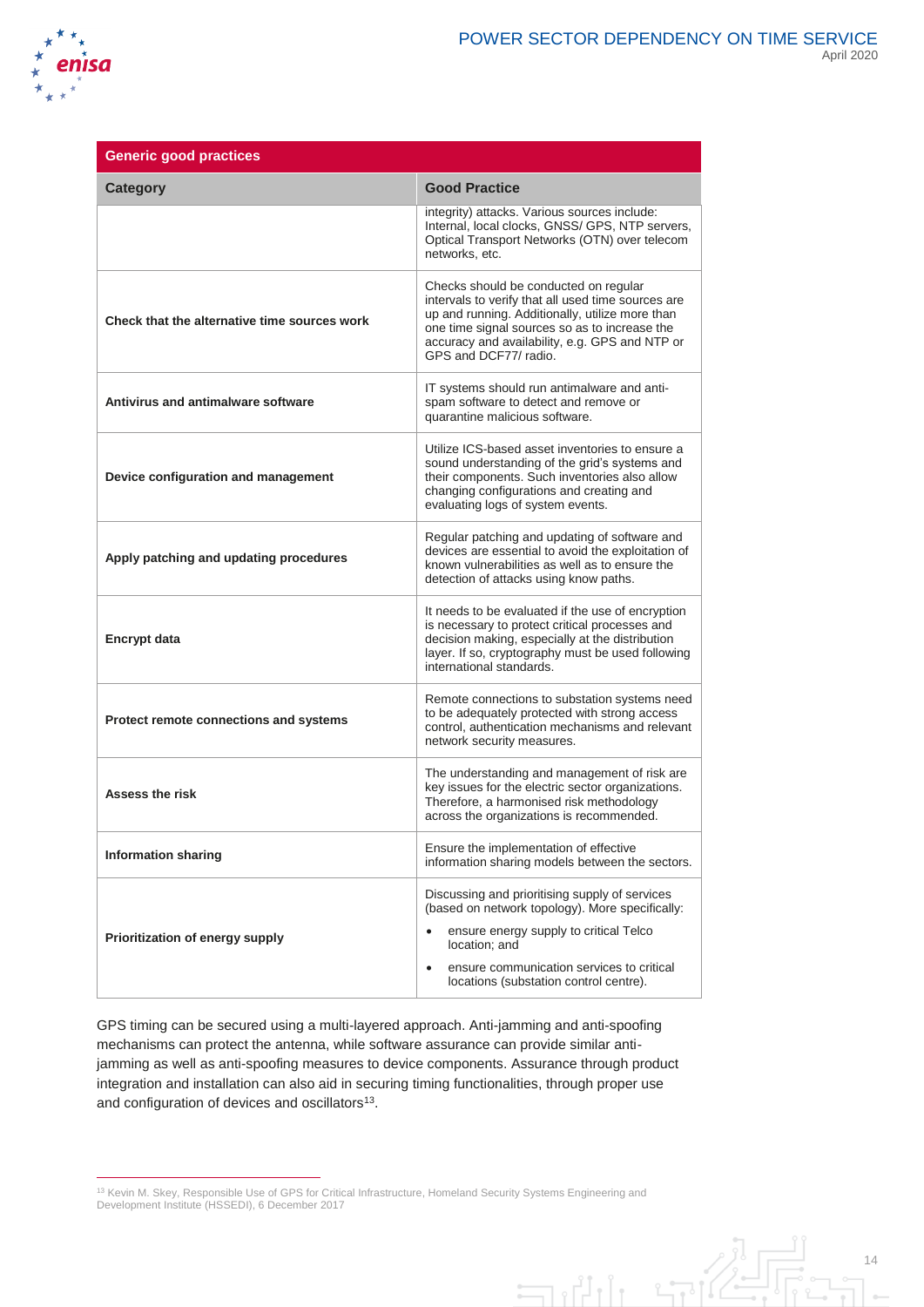

**Table 10:** Summary of the power sector dependency attack scenario

| <b>POWER SECTOR DEPENDENCY ON TELECOMMUNICATIONS</b>                       |                                                                                                                                                                                                                                                                                                                                                                                                                                                                                                                                                                                                                                                                                                                                                                                                                                                                                                                                                                                                                                                                                                                                                                                                                                                                    |  |
|----------------------------------------------------------------------------|--------------------------------------------------------------------------------------------------------------------------------------------------------------------------------------------------------------------------------------------------------------------------------------------------------------------------------------------------------------------------------------------------------------------------------------------------------------------------------------------------------------------------------------------------------------------------------------------------------------------------------------------------------------------------------------------------------------------------------------------------------------------------------------------------------------------------------------------------------------------------------------------------------------------------------------------------------------------------------------------------------------------------------------------------------------------------------------------------------------------------------------------------------------------------------------------------------------------------------------------------------------------|--|
| <b>Threat types</b>                                                        | Unintentional (interference, out-of-band emissions, natural phenomena etc.)<br>$\bullet$<br>Intentional (Jamming, spoofing, packet crafting)<br>$\bullet$                                                                                                                                                                                                                                                                                                                                                                                                                                                                                                                                                                                                                                                                                                                                                                                                                                                                                                                                                                                                                                                                                                          |  |
| <b>Description</b>                                                         | The power grid automation utilizes time synchronization in the following areas <sup>14</sup> :<br>Transmission and distribution;<br>(i)<br>Real-time data acquisition and analysis from GPS and PMUs e.g. power balancing<br>(ii)<br>Real-time process control of equipment like circuit breakers and relays, e.g. differential protection; and<br>(iii)<br>Fault recording for fault and performance analysis.<br>(iv)                                                                                                                                                                                                                                                                                                                                                                                                                                                                                                                                                                                                                                                                                                                                                                                                                                            |  |
| <b>Assets affected</b><br>(Telecommunications and<br>positioning services) | The assets primarily affected by cyber-attacks in our scenario include:<br>Network Time Protocol, Precision Time Protocol and relevant communication protocols.<br>$\bullet$<br>Various telemetry equipment and components<br>Underlying telecommunication lines, e.g. fixed lines, LTE - 4G equipment etc<br>GPS embedded location modules.                                                                                                                                                                                                                                                                                                                                                                                                                                                                                                                                                                                                                                                                                                                                                                                                                                                                                                                       |  |
| <b>Assets affected (Energy</b><br>sector)                                  | The assets primarily depended on the telecommunications provider assets that are affected include:<br>PMU, Circuit breakers, Relays;<br>$\bullet$<br>GNSS, GPS Antenna/ Antenna Diplexer;<br>Industrial Automation Controllers (IACs)<br><b>SCADAs:</b><br>$\bullet$<br>Data processing modules and servers                                                                                                                                                                                                                                                                                                                                                                                                                                                                                                                                                                                                                                                                                                                                                                                                                                                                                                                                                        |  |
| <b>Criticality</b>                                                         | Incorrect timing, either introduced by failures or malicious actions can cause numerous issues during data analysis:<br>Inaccurate monitoring and control functions of PMU-based load and grid stability.<br>$\bullet$<br>Erroneous or overly delayed timing data in NTP-based stations can be discarded from the operator and, if the number of dropped packets<br>increases, power grid balancing may be less effective and trustworthy.<br>Overflow of timing data can result to buffer overloads from too many time-stamps for the same instant for the same channel and PMU.<br>$\bullet$<br>This can lead to system unavailability.<br>Incoherent timing data about time and grid condition will produce incorrect results and leap second events.<br>$\bullet$<br>Man-in-the-middle or spoofing attacks lead to erroneous estimations and incorrect phase angle computations, which in turn can cause<br>$\bullet$<br>an unnecessary generator trip.<br>Such attacks can result to monetary loss, grid imbalance and even power outages. They can also produce "false interpretations of grid conditions<br>and inappropriate control actions" <sup>4</sup> . Unrecorded oscillations can lead to equipment failure and contribute to large-scale blackout. |  |

<sup>14</sup> <https://electrical-engineering-portal.com/time-synchronization-substation-automation>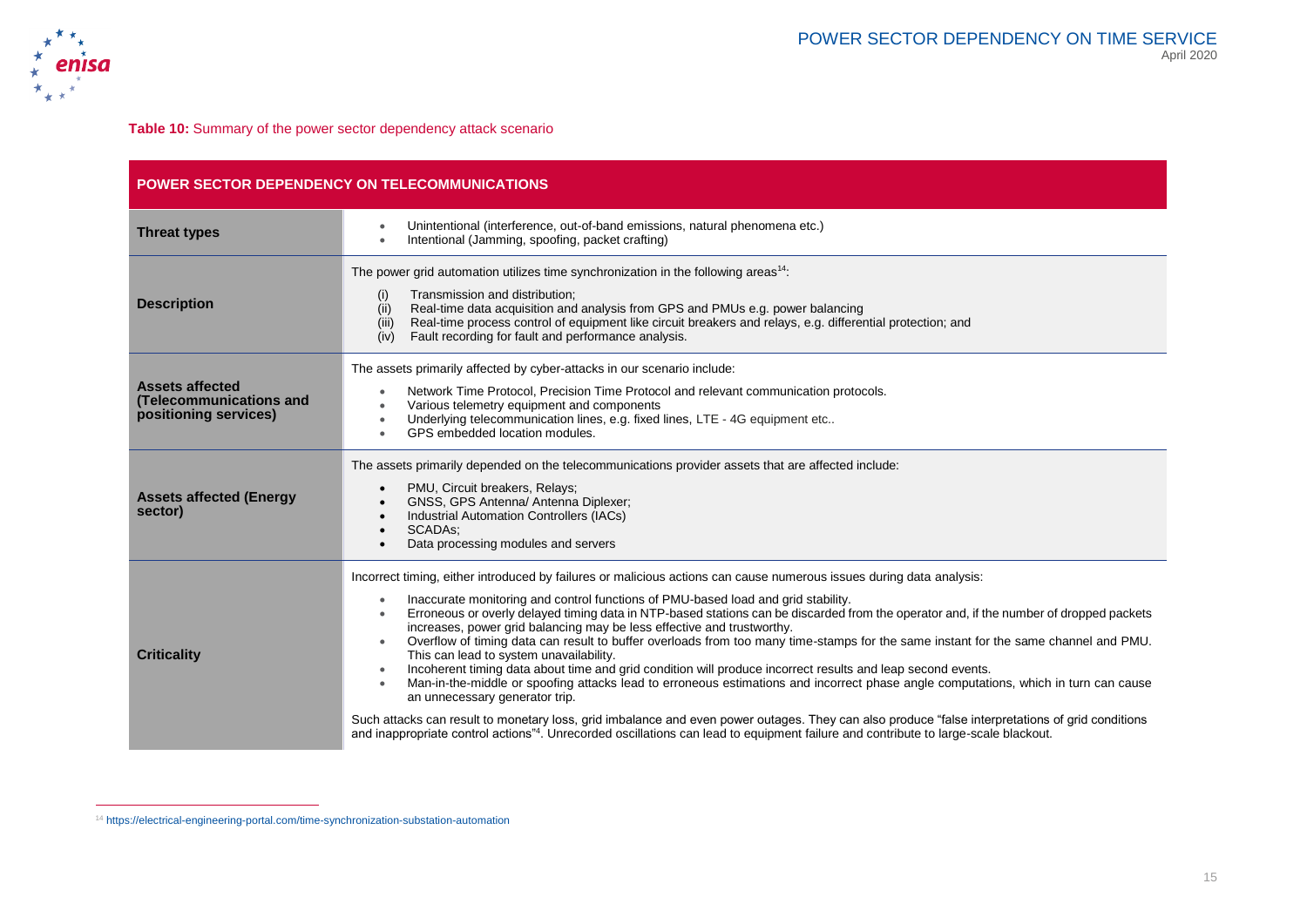

| <b>POWER SECTOR DEPENDENCY ON TELECOMMUNICATIONS</b> |                                                                                                                                                                                                                                                                                                                                                                                                                            |
|------------------------------------------------------|----------------------------------------------------------------------------------------------------------------------------------------------------------------------------------------------------------------------------------------------------------------------------------------------------------------------------------------------------------------------------------------------------------------------------|
| Good<br>practices                                    | Resilience: Timing sources and technology must ensure high availability in the event of loss of time synchronisation from one or more<br>substations.<br>Security: Ensure the integrity of input sources and synchronisation data.<br>Accuracy: Need for identification of data corruption, both at GPS and network levels.<br>Use of alternate timing sources.<br>Adhere to relevant standards (e.g. IEEE C37.118.1-2011) |
| <b>Challenges and gaps</b>                           | Challenge 1 – Lack of built-in anti-jamming components<br>Challenge 2 - Need to defend against rogue base stations and spoofing attacks<br>Challenge 3 - Lack of network security measures for protecting data transmission<br>Challenge 4 - Low pace of standardisation<br>Challenge 5 – Lack of high resilience and automated detection of errors:                                                                       |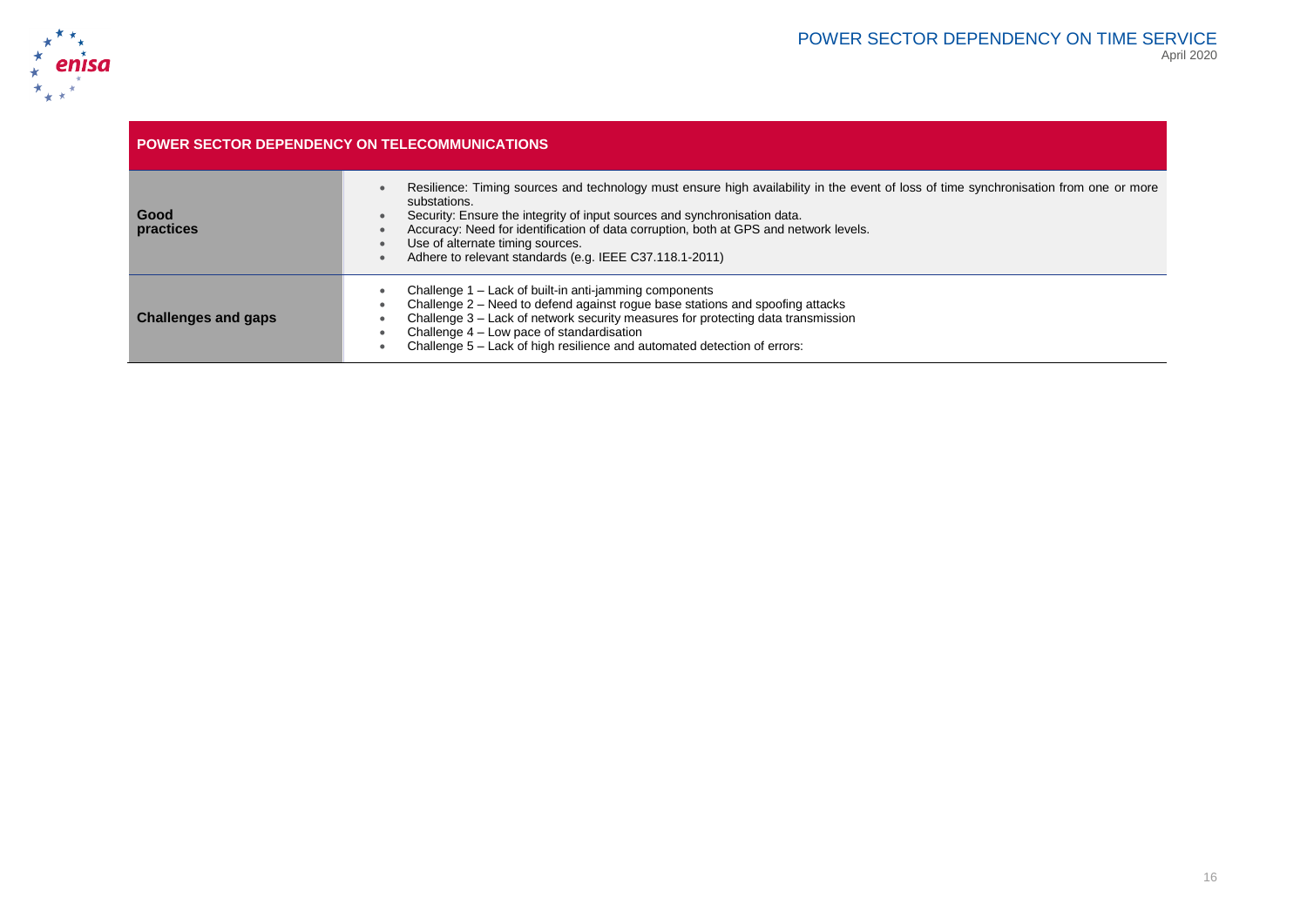

# 3. CHALLENGES AND RECOMMENDATIONS

Identifying good practices per technology used leads to the identification of open security issues in the synchronisation of the aforementioned systems. Enhancing security in the near future equals mitigating the risks introduced by modern technologies, automation and the geographical disparity between power substations. The most important challenges for modern power stations as well as the future work can be summarised as follows:

#### **Challenge 1**: **Lack of built-in anti-jamming components**

**Recommendation**: Vendors should design modern devices for substation automation (including GPS receivers) with security in mind. Built-in anti-jamming components such as lockouts for extended periods of time, dynamic reconfiguration etc. are necessary to mitigate risks from close-proximity jamming attacks.

#### **Challenge 2: Need to defend against rogue base stations and spoofing attacks**

**Recommendation**: Operators should establish electronic perimeters and implementing measures against spoofing attacks, such as signal processing techniques are necessary to protect substation synchronisation. Vendors and operators should utilize technologies to detect and correct measurement data against spoofing attacks; primarily for GPS timestamps. They should also apply mandatory security patches for lifetime on sensors/ devices.

#### **Challenge 3: Lack of network security measures for protecting data transmission**

**Recommendation**: Operators should always implement basic measures for substations in order to protecting underlying networks and protocols, such as network segregation, filtering and access rules. Firewalls and industrial controllers acting as intermediate filters should be in place in all substations. Grid automation also needs to incorporate control checks on functional.

#### **Challenge 4: Low pace of standardisation**

**Recommendation**: Current certifications and standards are not up to speed with the rate of adoption of automation in modern smart grids. Vendors should design modern devices used for automation in a way that meets universally accepted requirements and implements selected security measures through proper standardisation procedures. This will aid in creating a normalised security level across power grids in the entire EU while supporting new technologies.

#### **Challenge 5: Lack of high resilience and automated detection of errors**

**Recommendation**: Transmission and distribution layers are beginning to automate load balancing and monitoring of power grids through real-time PMU measurements. This automation needs adequate monitoring processes. Operators must adopt tools and procedures that will enhance power grid's resilience against malformed and/ or injected data that can affect decision making in modern smart grids. Data validation should be implemented in missioncritical processes.

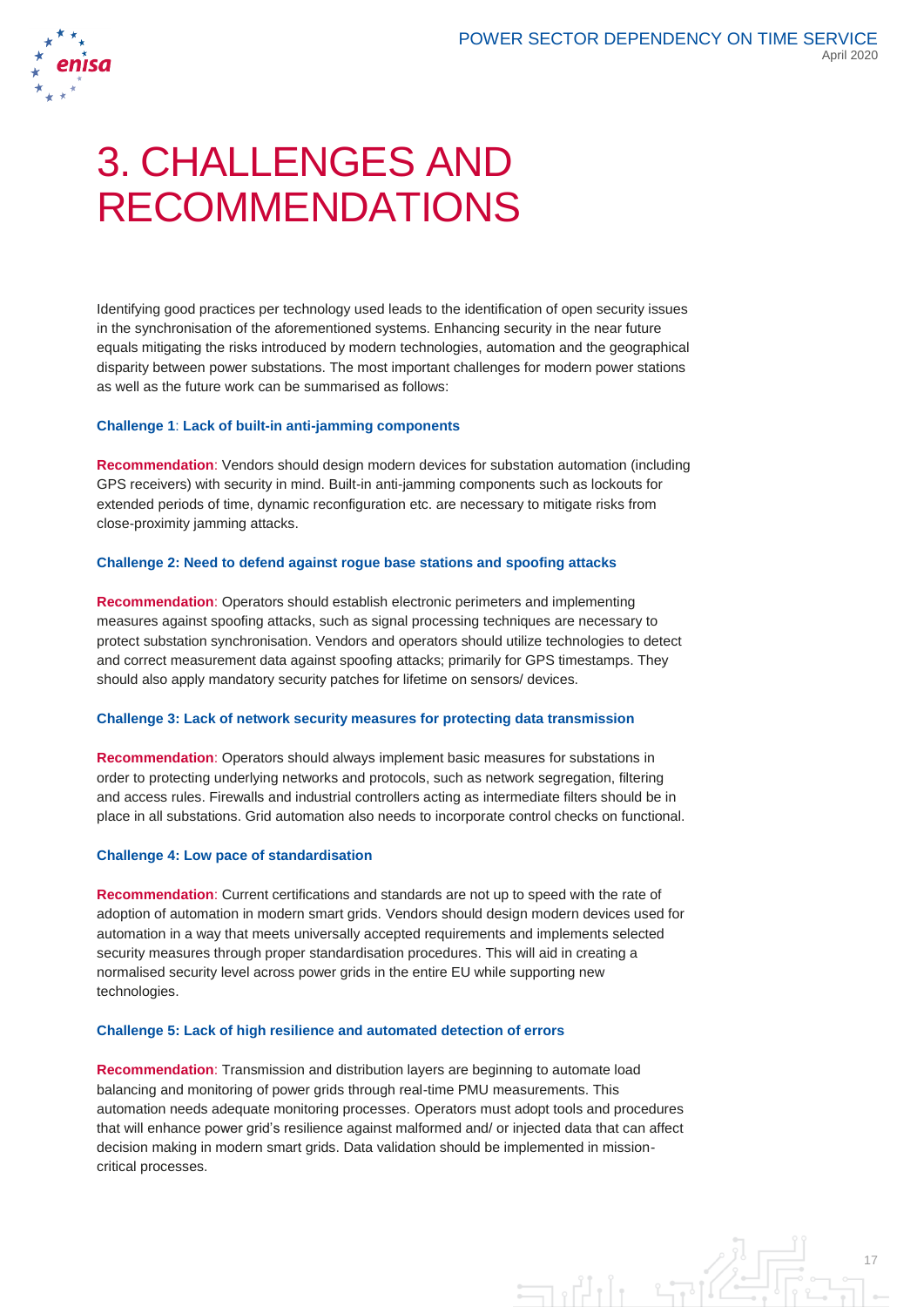



# 4. BIBLIOGRAPHY

- Time Synchronization in the Electric Power System, Report, NASPI Time Synchronization Task Force, The North American Synchrophasor Initiative, March 2017.
- Konstantinou, Charalambos, et al. "GPS spoofing effect on phase angle monitoring and control in a real-time digital simulator-based hardware-in-the-loop environment." IET Cyber-Physical Systems: Theory & Applications 2.4 (2017): 180-187.
- Novosel, Damir, Miroslav M. Begovic, and Vahid Madani. "Shedding light on blackouts." IEEE Power and Energy Magazine 2.1 (2004): 32-43.
- Tsalis, N., Stergiopoulos, G., Bitsikas, E., Gritzalis, D., & Apostolopoulos, T. K.. Side Channel Attacks over Encrypted TCP/IP Modbus Reveal Functionality Leaks. In the 15th International Conference on Security and Cryptography (SECRYPT 2018), ICETE (2) (pp. 219-229).
- Jiang, X., Zhang, Z., Harding, B.J., et al.: 'Spoofing GPS receiver clock offset of phasor measurement units', IEEE Trans. Power Syst., 2013, 28, (3), pp. 3253–3262
- Mills D., et al, RFC 5905: Network Time Protocol Version 4: Protocol and Algorithms Specification, Internet Engineering Task Force (IETF), ISSN:2070-1721 (2010)
- Snoke T., Best Practices for NTP Services, Carnegie Mellon University, Software Engineering Institute, [https://insights.sei.cmu.edu/sei\\_blog/2017/04/best-practices-for-ntp-services.html](https://insights.sei.cmu.edu/sei_blog/2017/04/best-practices-for-ntp-services.html)
- Kevin M. Skey, Responsible Use of GPS for Critical Infrastructure, Homeland Security Systems Engineering and Development Institute (HSSEDI), 6 December 2017
- Edvard, Protocols applied for time synchronization in a digital substation automation, Electrical Engineering Portal (2018)<https://electrical-engineering-portal.com/time-synchronization-substation-automation>

 $\exists$